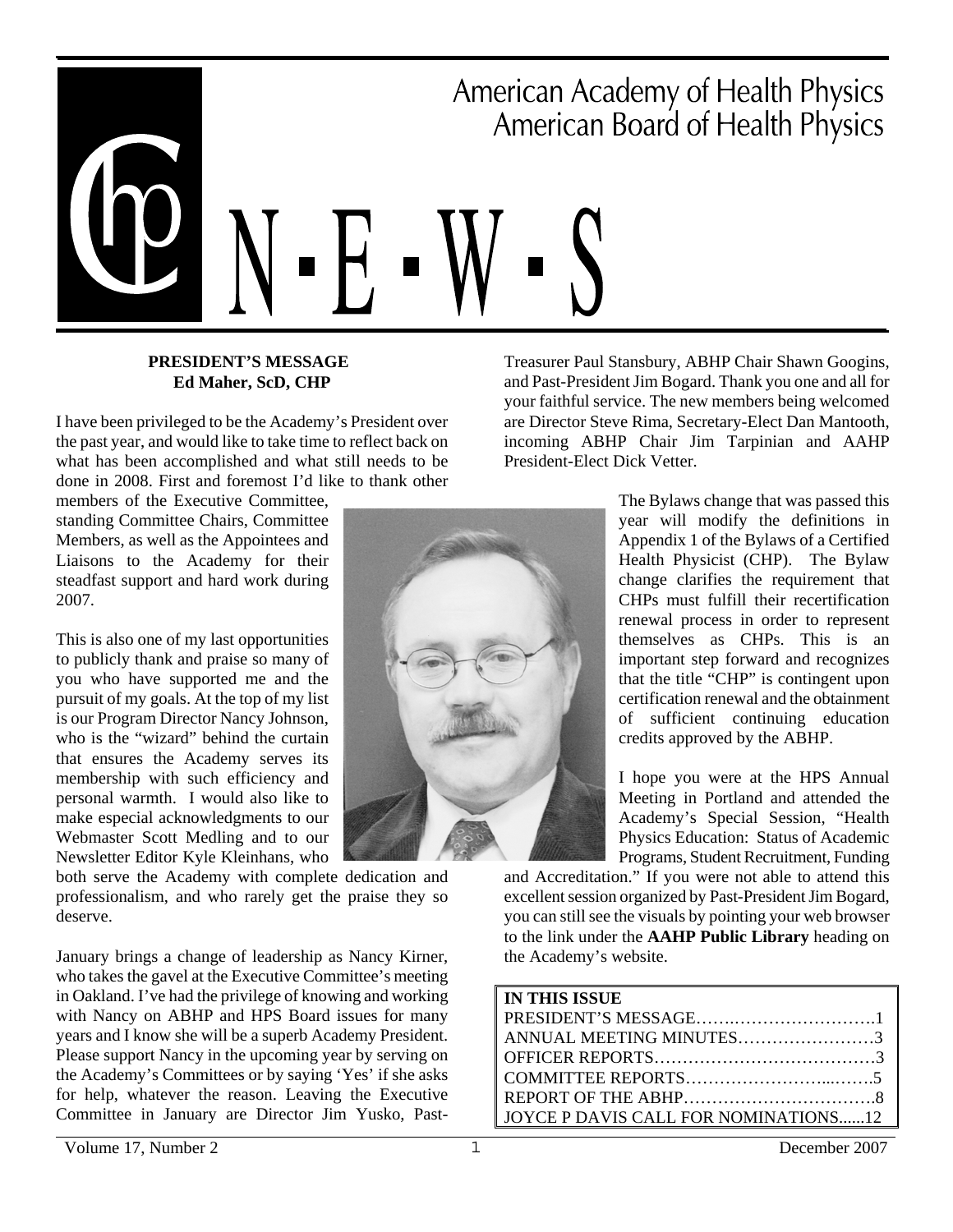### 2007 CHP SALARY SURVEY……………………..16

Certificates and plaques were given to acknowledge outgoing members of our Board, Panel and Committee members at the Awards Luncheon in Portland. The **William A. McAdams Outstanding Service Awar**d recipient this year was Kathy Pryor. Kathy has been a standout contributor to the Board, Exam Panels, Academy and HPS for many years. She is most deserving and an inexhaustible leader in so many areas of our profession. The **Joyce P. Davis Memorial Award** was not awarded this year. We have so many deserving members in the Academy that could have been nominated for either of these awards. Please consider nominating a deserving individual before March  $1<sup>st</sup>$  of each year. This would be the best way to thank those individuals who give so much of their precious time and energy for the betterment of us all. I urge you to learn more about these Awards and its past recipients by clicking the link under **William A. McAdams Outstanding Service Award** on our website.

Speaking about personal recognition and awards, I'm pleased to report to you that the Executive Committee approved a motion at the Portland Annual Meeting that establishes an AAHP National Service Award to person(s) (including non-CHPs) who makes worthy and substantial contribution(s) to the Academy. The award recipient(s) would be selected by the current AAHP President and presented at the AAHP Luncheon during the Annual Meeting week. The AAHP Parliamentarian is drafting the Rule that establishes this National Service Award and the award should be in-place in time for the 2008 Annual Meeting.

Academy membership increased slightly last year, with just over 1300 active CHPs. There were also 186 Emeritus members in 2007. I would like to acknowledge the efforts of Jim Willison who has been busy researching the "CHP archives" to update the contact information on Inactive, Nonactive and Emeritus members. The Academy's investments remained very sound during the recent tumultuous market and more than three times our annual budget. See Treasurer Ed Bailey's article in this CHP News for additional information.

One of the Executive Committee's ongoing initiatives is to redesign and update our website. In January 2008, the Academy will 'roll out" one or more website redesigns that are intended to improve organization, presentation or accessibility which will ultimately result in a better look and feel for website users. We are looking for an "eye popping" website design that facilitates interaction between Academy membership and especially among AAHP Committee Members so that more Academy work can be completed and coordinated without the need for face-to-face meetings. Our first website was groundbreaking at the time and the envy of others. Now it's time once again to make the AAHP website the "talk of the town" while building on the functionality of the present website.

The Academy continues to support and participate in the InterSociety Forum on Resource Sharing. Its purpose is to explore opportunities for sharing resources to foster mutual interests for: funding K-12 science curricula; graduate student sponsorships; post-graduate RSO training and qualifications and certification standards for radiation safety specialties. This benefits the Academy by enhancing the pipeline for future radiation protection specialists, creating more continuing education opportunities for academy members, and encouraging collaborative efforts with the other societies in developing certification standards. I encourage future Academy Presidents to give their complete support to the Forum's goals and objectives.

Finally, I call your attention to the recently approved AAHP Strategic Plan. Paul Stansbury and his ad hoc committee just did a terrific job in aligning the Strategic Plan with the membership's needs. The Plan was developed from a survey compiled from the respondents from 250 randomly selected diplomates that were polled about the benefits of Academy membership and desired Academy future activities. Please check out the Strategic Plan on the Academy's Website!

This is just a short summary of the Executive Committee's current and planned activities. It's been an absolute honor and a pleasure to be your President. I look forward to seeing everyone in Oakland for the 2008 Midyear Topical Meeting.

ABHP APPLICATION REMINDER: Complete applications to take either part of the 2008 ABHP examination must be filed with the Executive Secretary postmarked no later than **January 15, 2008**. More information can be found at: www.hps1.org/aahp/abhp/prospect.htm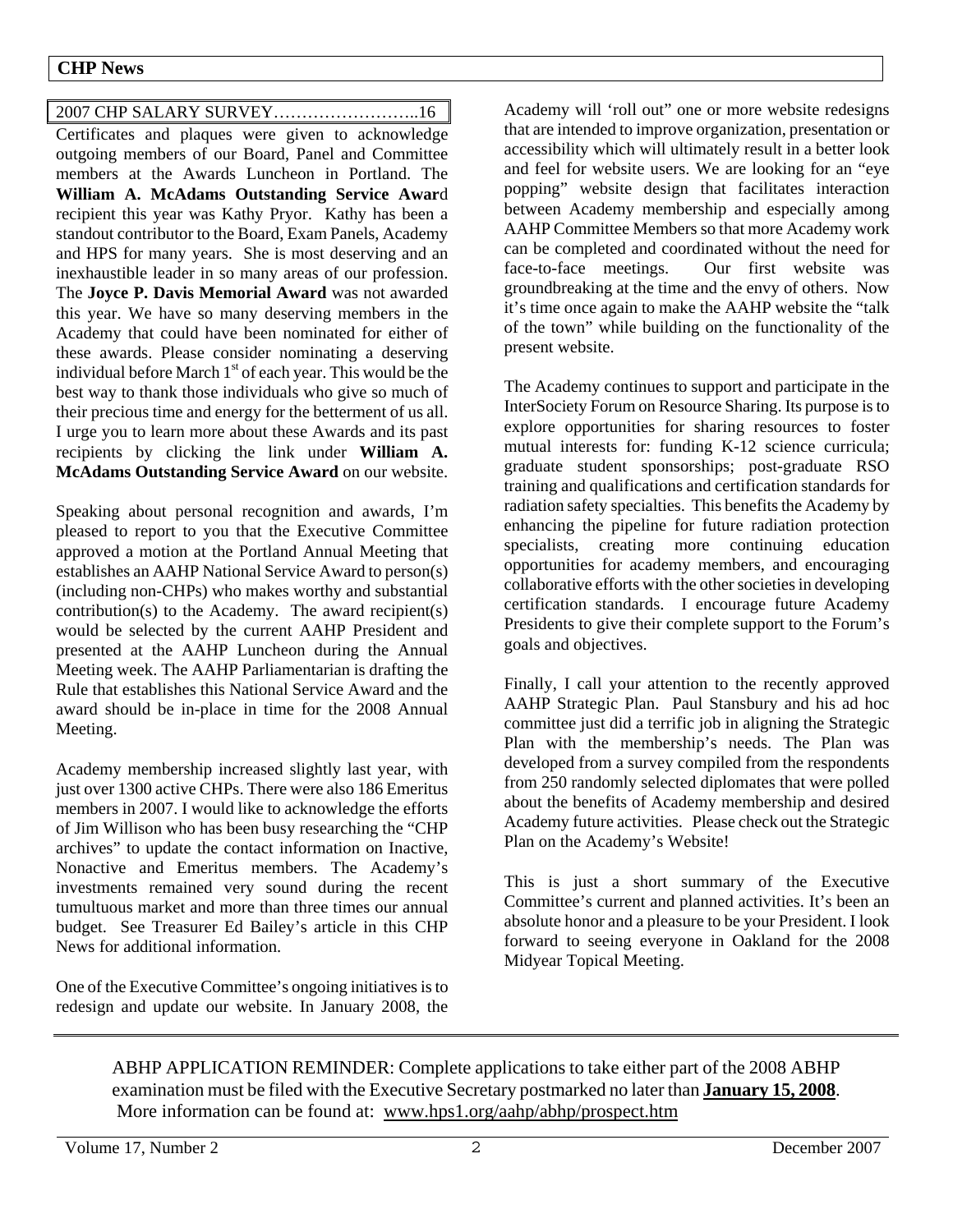### **AMERICAN ACADEMY OF HEALTH PHYSICS EXECUTIVE COMMITTEE**

**Minutes of July 7-8, 2007 Portland, OR** 

### **1.0 Call to Order**

President Ed Maher called the meeting to order at 1:00 p.m. local time on July 7, 2007, and welcomed those present.

### **2.0 Welcome to Members and Guests**

### **Executive Committee Members:**

Ed Bailey – Treasurer Jim Bogard – Past-President Earl Fordham – CRCPD Liaison Shawn Googins – ABHP Chair Nancy Johnson - Program Director Ken Kasper – Director Nancy Kirner – President-Elect Ed Maher - AAHP President Dan Mantooth – Secretary Designate Scott Medling – Web Master Robert Miltenberger - Secretary David Myers – Director and Parliamentarian Richard Vetter – President-Elect Designate James Yusko – Director

### **Committee Chairs:**

Tom Buhl – Title Protection/Professional Recognition Sarah Hoover – Continuing Education Jay Maisler – Professional Development Carl Paperiello – Nominating

### **2.1 Announcements**

The Parliamentarian verified that there was a quorum.

### **3.0 Discussion and Approval of Agenda**

The meeting agenda and handout packet had been distributed electronically to the Executive Committee in advance of the meeting.

### **4.0 Approval of Minutes of January 2007 Meeting**

Secretary Robert Miltenberger had provided a draft of the meeting minutes from the Executive Committee meeting held in January 2007 in Knoxville, TN.

### **5.0 Reports of 2007 Officers**

### **5.1 President's Report** (Ed Maher)

Ed summarized his written report which had been included in the meeting packet. Of particular interest, Ed mentioned the following:

- $\checkmark$  The President's GTTK document was revised to include the Awards and Recurring Committee due Dates list. Ed and Dave reminded all that it is their job to revise their GTTK document by the mid-year Executive Committee meeting.
- $\checkmark$  The Bylaws change, approved by the Executive Committee was balloted and approved by the membership. This change modified the definition of a Certified Health Physicist and clarified the requirement that a CHP must fulfill their recertification renewal process in order to represent themselves as a CHP.
- $\checkmark$  Ed prepared the ballot letter for the Academy Elections.
- $\checkmark$  The LexisNexis contract was signed. The salary survey is to be open to members but non-members need to go through LexisNexis. The current practice of placing the salary survey on the open section of the website may need to be rethought. Currently, anyone can access this section (member or not).
- $\checkmark$  The redesign of the AAHP-ABHP website was discussed with Brett Burk. One respondent's ideas from the December CHP Corner article were forwarded to Brett Burk for evaluation. Money (~\$4,000) was added to the budget regarding website design.
- $\checkmark$  The President's report was written and submitted.
- $\checkmark$  There was a day long meeting of the InterSociety Forum for Resource Sharing and Education on May 17 that I attended along with Nancy Johnson. The representatives from the organizations gathered to discuss: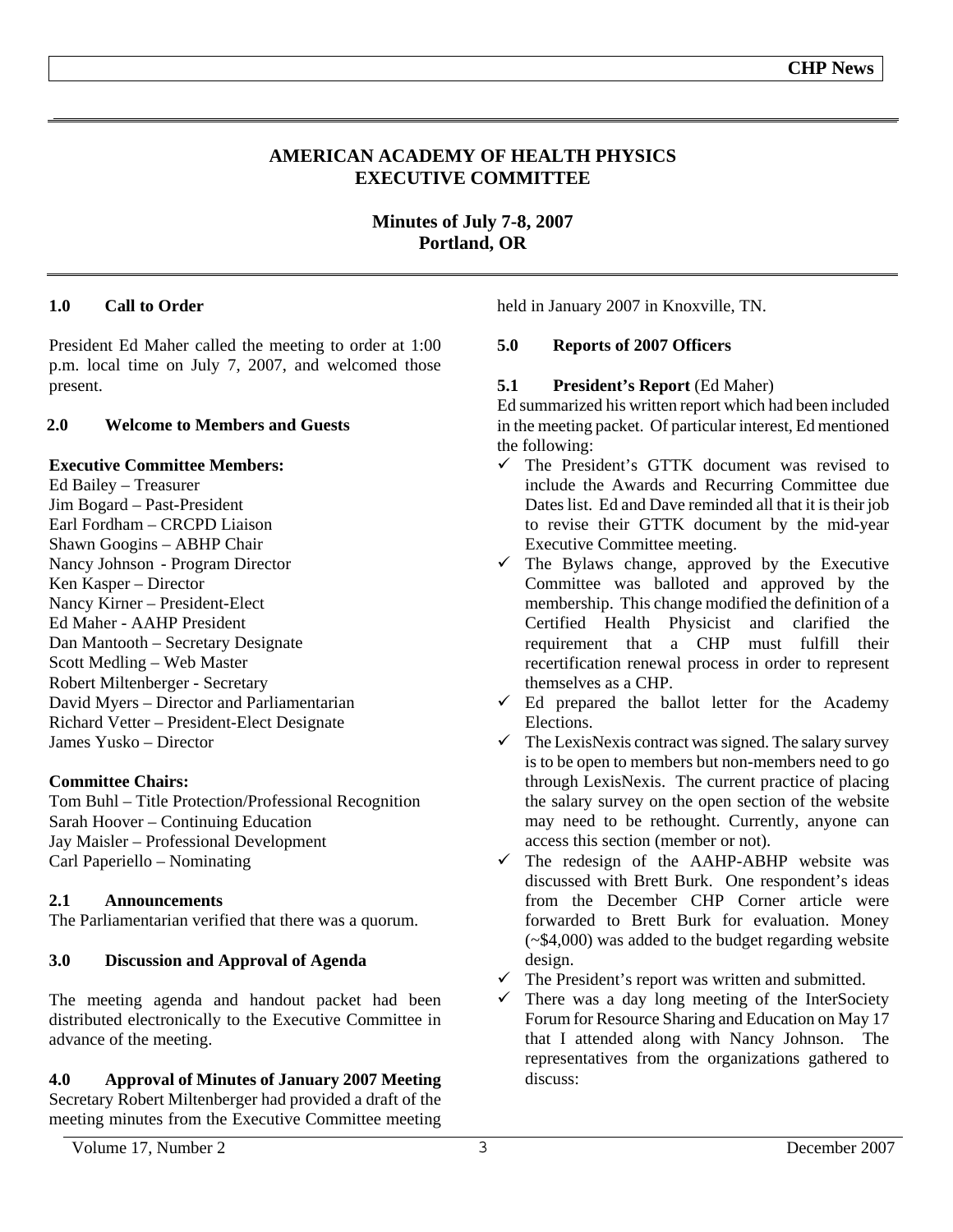- o Working with NSTA and AAPT to increase the awareness of health/medical physics careers among secondary school students
- o Joint Science Teacher Workshops
- o Funding of undergraduate and graduate programs in health and medical physics, nuclear engineering and industrial hygiene
- o 4-H science adventure camps; and,
- o Numerous other collaborative efforts with likeminded Societies.

### **5.2 President-Elect** (Nancy Kirner)

Nancy summarized her written report which had been included in the meeting packet. Of particular interest, Nancy mentioned the following:

- Spent significant time working on AAHP Committee assignments.
- $\checkmark$  The largest part of the report was a reply to Susan Echaore-David, author of the book "Career Opportunities in Science". This book was being revised for a second publication and Ms. Echaore-David was seeking information regarding career opportunities as a Health Physicist. This book has an audience of high school students.

### **5.3 Past President** (Jim Bogard)

Jim summarized his written report which had been included in the meeting packet. Of particular interest, Jim mentioned the following:

- $\checkmark$  The motion passed at the January, 2007 meeting in Knoxville giving LexisNexis Academic and Library Solutions (LNALS) access to the **CHP Salary Survey** information posted on our website was different than LexisNexis' original request for access to "all editions/updates of *CHP News*." The decision was made by the Executive Committee to give LexisNexus access to the web page they wanted.
- $\checkmark$  After the LexisNexus contract was signed, provided them with instructions for obtaining the most recent CHP Salary survey results
- Wrote a letter to Zach Wamp, member of the House Appropriations Subcommittee on Energy and Water Development expressing concern about the Department of Energy's proposed FY-2008 budget that would eliminate funding authorized by the Energy Policy Act of 2005 for academic training of Health Physicists. The decision to send this letter to Congressman Wamp was prompted by a request from Keith Dinger, HPS Government Relations Liaison. Congressman Wamp responded that he would do his very best and encourage all of his colleagues to push the amount up as far as possible.

Reminded everyone of the July  $10<sup>th</sup>$  all-day special session on health physics education. The focus in the morning session is how to recruit and retain professionals in the face of job opportunities that can pay more money. The afternoon session deals with funding of education programs by DOE and other Governmental agencies.

### **5.4 Secretary** (Bob Miltenberger)

Bob summarized his written report which had been included in the meeting packet. Of particular interest, Bob mentioned the following:

- $\checkmark$  Finalized the Knoxville Executive Committee Meeting Minutes.
- $\checkmark$  Finalized the Knoxville Executive Session of the Executive Committee minutes.
- $\checkmark$  Made modifications to both the Secretary GTTK and SOP documents to address how to handle Executive Session minutes.
- $\checkmark$  Summarized the balloting for officers and Bylaw vote.

### **5.5 Treasurer** (Ed Bailey)

Ed summarized his written report which had been included in the meeting packet. Of particular interest, Ed mentioned the following:

- $\checkmark$  Attended the May 2007 Finance Committee meeting.
- $\checkmark$  The proposed FY 07-08 Budget is \$233,095 which is a projected \$64,445 deficit. However, the actual deficit is expected to be significantly less based on prior year's experience. When the budget is discussed in detail under New Agenda topics, an estimate of the actual change in budget will be presented.
- $\checkmark$  The fair market value of intermediate and long-term funds totals \$624,879 as of February 28, 2007. This represents an increase of \$57,897 (10.2%) from February 28, 2006.
- $\checkmark$  The investment strategy matches the requirements of the SOP.
- $\checkmark$  The long-term fund and intermediate-term fund performance is rated favorable (green) for the quarter ending February 28, 2007 as it has been for the 4 preceding quarters. The next evaluation is due to be conducted July 15, 2007.
- $\checkmark$  As approved by the Executive Committee, the Treasurer has directed that Burk and Associates prepare formal financial statements as of February 28 and August 31. These coincide with that Academy's fiscal year, which ends August 31 and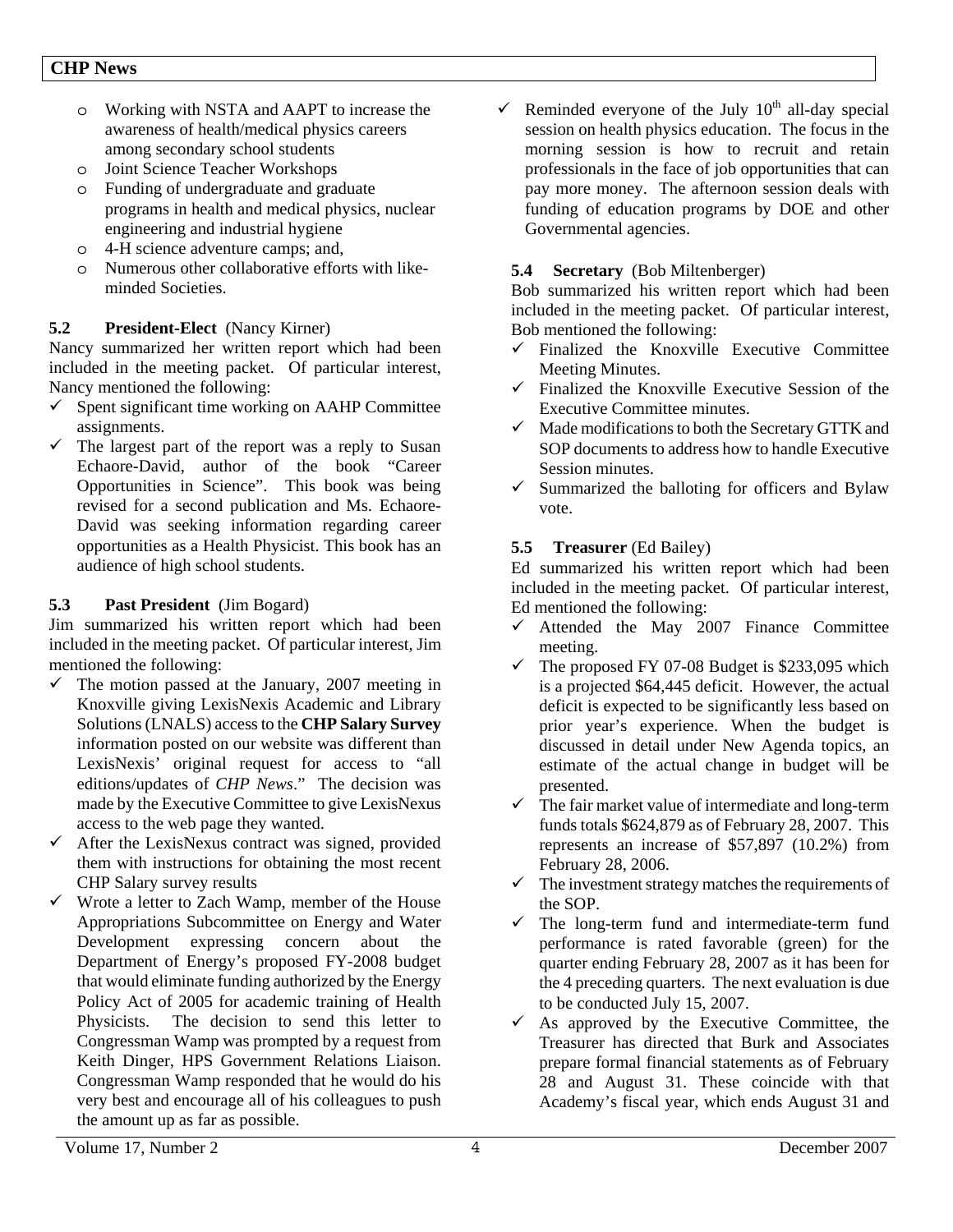has quarters that end November 30, February 28 and May 31.

 $\checkmark$  There was significant comment regarding if the Executive Committee was actually reviewing/adopting a budget or developing/adopting a financial plan when reviewing the Treasurer's report and proposed "Budget". The problem is that the committees request money assuming the worst case financial conditions while the actual values are generally better. Furthermore, the income to the Academy, from long and intermediate term investments is not factored in to the reports that are presented at the annual meeting. Although the practice of projecting income from the long and intermediate investment accounts had been done in the past, Tom Buhl stated that the practice had been modified about five or six years ago to show the operating budget and investment income separately for operational clarity. The topic will be discussed more in the Budget discussion under New Business. The issue is how can the Executive Committee authorize, as good stewards of the Academy resources, a negative budget which is 50% of the cash on hand value.

### **5.6 Parliamentarian** (Dave Myers)

Dave summarized his written report which had been included in the meeting packet. Of particular interest, Dave mentioned the following:

- $\checkmark$  The GTTK documents for the President-Elect, President, Treasurer, Secretary and Parliamentarian were submitted to the Webmaster for inclusion on the AAHP website.
- $\checkmark$  The Electronic Balloting procedure was formatted, given the number 3.4.3 and submitted to the Webmaster for inclusion on the AAHP website. This procedure had been approved by the Executive Committee at the Knoxville Meeting.
- $\checkmark$  A listing of AAHP courses that have been given at the annual meetings since 1988 was prepared and provided to Scott Medling.
- $\checkmark$  Prepared and submitted to the Executive Committee a proposed revision of the Bylaws clarifying how an Inactive CHP may represent themselves.
- $\checkmark$  Drafted the revision to Parliamentarian GTTK SOP 6.2.7 to include the responsibility to submit a list of the topics and presenters from the AAHP Special Sessions at the HPS annual meetings to the Webmaster and request inclusion on the AAHP Website.
- $\checkmark$  Reviewed SOPs 3.2.1 and 3.2.2 and determined that no changes are needed.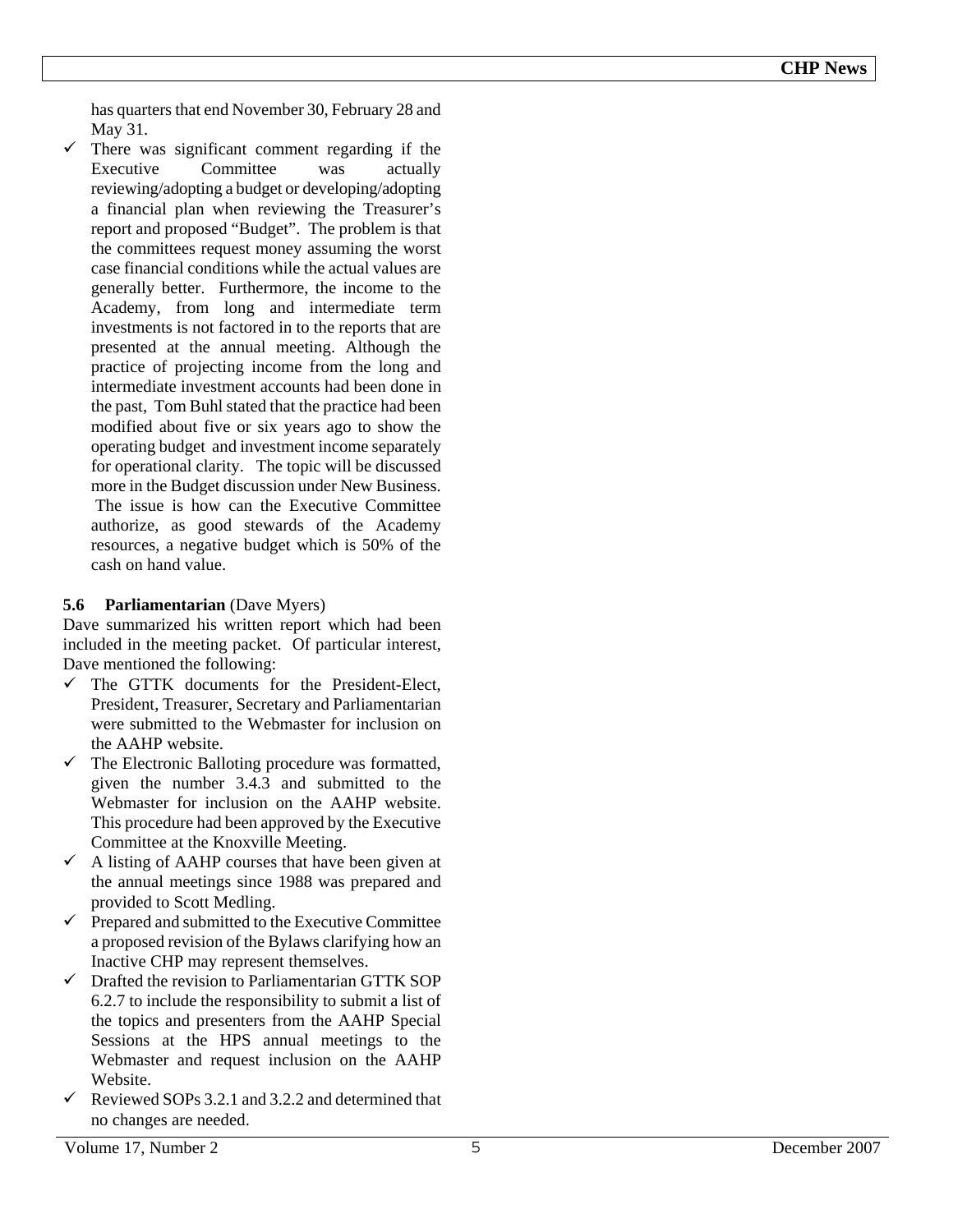### **6.0 Committee Correspondence and Reports**

### **6.1 Appeals Committee** (Bob Cherry)

The Appeals Committee submitted an informal report to Nancy Johnson reporting that there was no activity since the last Executive Committee meeting.

### **6.2 Continuing Education Committee** (Sarah Hoover)

The Continuing Education committee did not submit a written report. The following verbal report was given:

- $\checkmark$  The SOP for Continuing Educating Committee needs to be finalized and sent to Scott Medling.
- $\checkmark$  The request for CECs is very cumbersome and needs to be more automated taking advantage of electronic medium.
- $\checkmark$  Will be speaking with NRRPT on authorizing courses.

The AAHP sponsored three all-day courses on July  $7<sup>th</sup>$ . The courses were:

- $\checkmark$  AAHP 1 Eight-hour OSHA Hazardous Waste Operations Refresher Training
- $\checkmark$  AAHP 2 Emergency Dose Assessment
- $\checkmark$  AAHP 3 Homeland Security Instrumentation for the Health Physicist

In addition, there was a Tuesday, July 10, 2007 Special Session on Health Physics Education.

### **6.3 Exam Site Selection Committee** (Dawn Banghart)

Dawn summarized her written report which had been included in the meeting packet. Of particular interest, Dawn mentioned the following:

- $\checkmark$  The overall site selection process was successful and fifteen sites, three more than 2006, were secured.
- $\checkmark$  Burnt Hills New York and Omaha Nebraska contacted the committee directly requesting to host the exam.
- $\checkmark$  This year, the exam will be offered at Kincardine, Ontario.
- $\checkmark$  Due to new security requirements at the traditional site and problems with long-term sustainability with the local chapter, this could be the last year that the exam is offered at Columbus Ohio.
- $\checkmark$  There was also an overture from Mexico requesting that the ABHP Exam be given in Mexico. However, after the first request, there was no response from the requester when follow-up information was requested by the AAHP.

### **6.4 Finance Committee** (Paul Stansbury)

Paul did not attend the meeting and the presentation was made by Ed Bailey. Ed summarized Paul's written report which had been included in the meeting packet. Of particular interest, Ed mentioned the following:

- $\checkmark$  The annual meeting was held on May 4, 2007.
- $\checkmark$  The Statement of Cash and Investment Balances was reported as:
	- o Short Term Funds \$125,852
	- o Intermediate Funds \$ 123,707
	- o Ratio (Short Term to Intermediate) 1.09 (Investment Policy Goal -1)
	- o Long Term Funds \$347,089
	- o Ratio (Long Term to Short plus Intermediate  $Term - 1.63$
	- o (Investment Policy Goal 1.5)
- $\checkmark$  The Executive Session of the Finance Committee determined that a one-time bonus should be added to the budget Burk and Associates. This bonus was for \$3,300 and was in addition to the cost of living increase of \$2,120 that was awarded.
- $\checkmark$  The FY08 has a budget deficit of \$65,500. This was done because:
	- o Historic predictions of sizeable shortfalls have not been realized.
	- o Investments are likely to perform better than initially projected thus making a limited cost overrun tolerable.
- $\checkmark$  The Finance Committee also wishes to point out that the Board's budget requested \$2,800 in the Budget to investigate Board accreditation with the International Standards Organization. This is not included and would require Executive Committee approval to be added to the budget.
- $\checkmark$  The Finance Committee concurred that the investment advisor is doing very well for the Academy.

### **6.5 Nominating Committee** (Carl Paperiello)

The Nominating committee did not submit a written report. The following verbal report was given:

- $\checkmark$  A slate of candidates for AAHP vacancies was submitted in January.
- $\checkmark$  Those selected were notified and those who were unsuccessful were notified and thanked for their participation.
- $\checkmark$  The SOP and GTTK documents need to be revised to reflect current experiences.
- $\checkmark$  Using the CHP Corner to call for nominations was not very successful. Direct contact with people seems to be the only way to get candidates.
- $\checkmark$  Carl asked the Executive Committee members if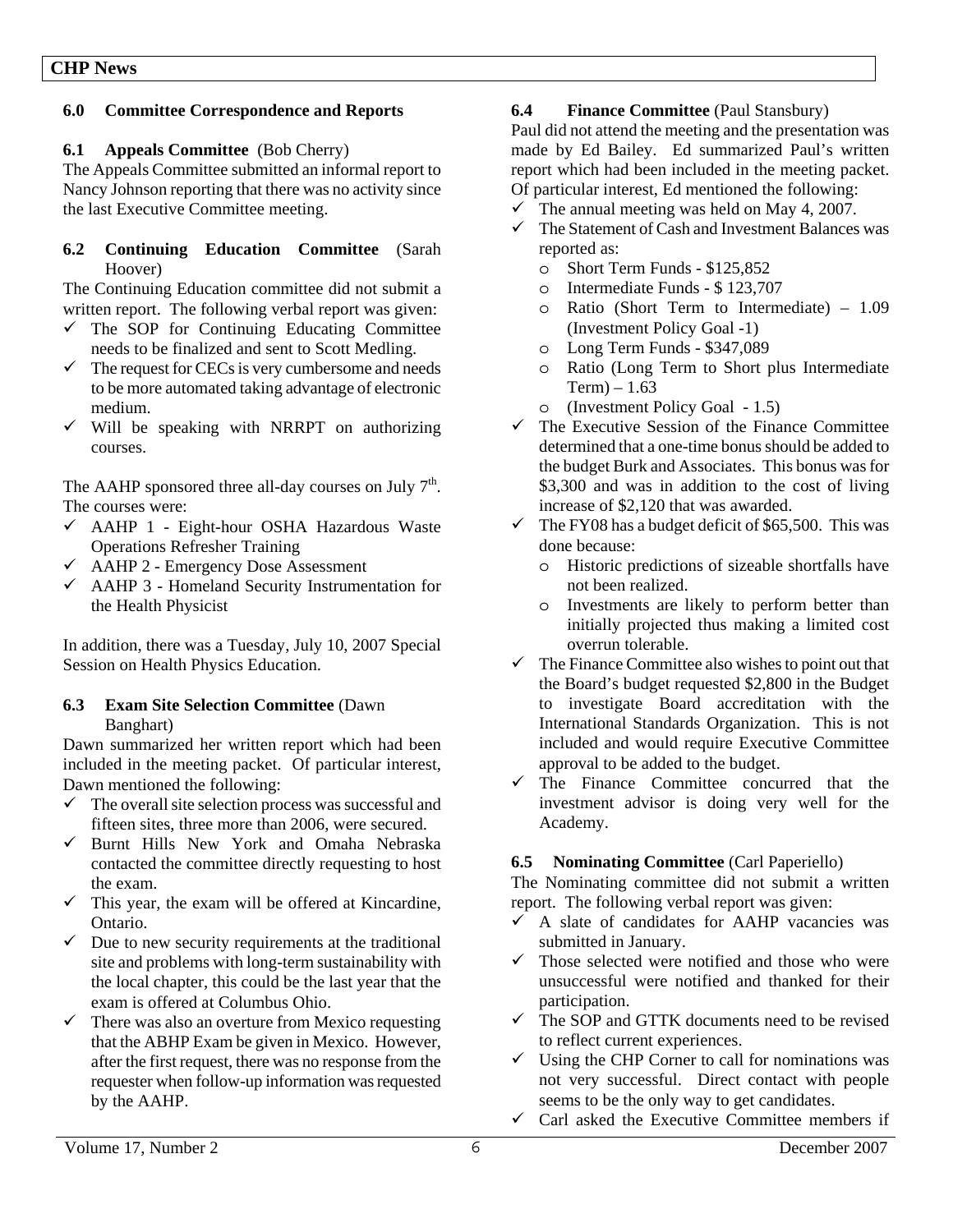they have any recommendations for officers. He would be happy to contact people who the Executive Committee recommended.

- $\checkmark$  ABHP recommended two candidates for fulfilling a board member term 2008-2012:
	- o Jack Higginbotham
	- o Sharon Dossett

The Nominating Committee voted to support the Board's recommendation.

Carl offered a Lessons Learned that just broadcasting a call for nominations gains you little to no nominations. Getting people to volunteer is much better handled in person.

### **6.6 Professional Development Committee** (Jay Maisler)

Jay summarized his written report which had been included in the meeting packet. Of particular interest, Jay mentioned the following:

- $\checkmark$  Efforts will be initiated following the Annual HPS meeting to discuss SQ/P revisions on qualifications for Healthcare RSOs with the AAPM, ACR and SNM.
- $\checkmark$  Work has begun to develop a SQ/P for CHPs serving as expert witnesses. This document is anticipated by the end of 2007. Ed Bailey offered to have Barbara Hamrick review the text.
- $\checkmark$  Two other topics remain on the agenda: Developing a Brochure on "Why Become a CHP" and review of the quality of PEP classes in coordination with the Continuing Education Committee.

### **6.7 Professional Standards & Ethics Committee**  (Paul Rohwer)

The written report had been included in the meeting packet. The key issue from this committee was that there will be no Joyce P. Davis Memorial Award this year. The Committee plans to nominate a candidate next year.

### **6.8 Title Protection Committee** (Tom Buhl)

Tom summarized his written report which had been included in the meeting packet. Of particular interest, Tom mentioned the following:

 $\checkmark$  The AIHA has decided to eliminate some of the titles that they initially wanted protected. This has temporarily somewhat slowed the effort. The AIHA has 19 states that provide title protection. The CSP has 9 states that provide title protection. Currently, AAHP has one.

- $\checkmark$  Currently, Georgia has passed the requested legislation including AAHP.
- $\checkmark$  Members of four State legislatures (Connecticut, Virginia, Nevada and Wisconsin) were approached during the past winter to identify sponsors for title protection/professional recognition legislation. To date, one state has expressed interest.
- $\checkmark$  A CHP Corner article has been prepared and was published in the July issue.
- The Title Protection/Professional Recognition Committee is meeting the week of July 9 to discuss further action. More local involvement is required at the Chapter level to testify when legislation is introduced.

### **6.9 Ad Hoc Trademark Committee** (Frazier Bronson)

Frazier summarized his written report which had been included in the meeting packet. Of particular interest, Frazier mentioned the following:

- $\checkmark$  "Certified Health Physicist" was rejected for some minor technical matters in the application. Resubmitting with the corrections should result in successful registration.
- $\checkmark$  "CHP design" logo on pin was also rejected for some minor technical matters in the wording of the application and in the drawing (photo) of the pin. Resubmitting with the corrections should result in successful registration.
- $\checkmark$  "CHP" initials was rejected because the evidence of use we submitted (business cards with CHP following a name) would be perceived by the public as being an educational degree. Currently, no documents have been found with evidence of the initials used in commerce in a manner other than following a name. Frazier suggests that diplomates add "CM [in superscript]" after CHP to notify the reader that this is a special use of the mark other than as a title, to build the case for a resubmission.

# **6.10 Liaisons' Reports**

# **6.10.1 ABMP –** No report

# **6.10.2 CRCPD** (Earl Fordham)

Ruth McBurney, CHP, is the new executive director.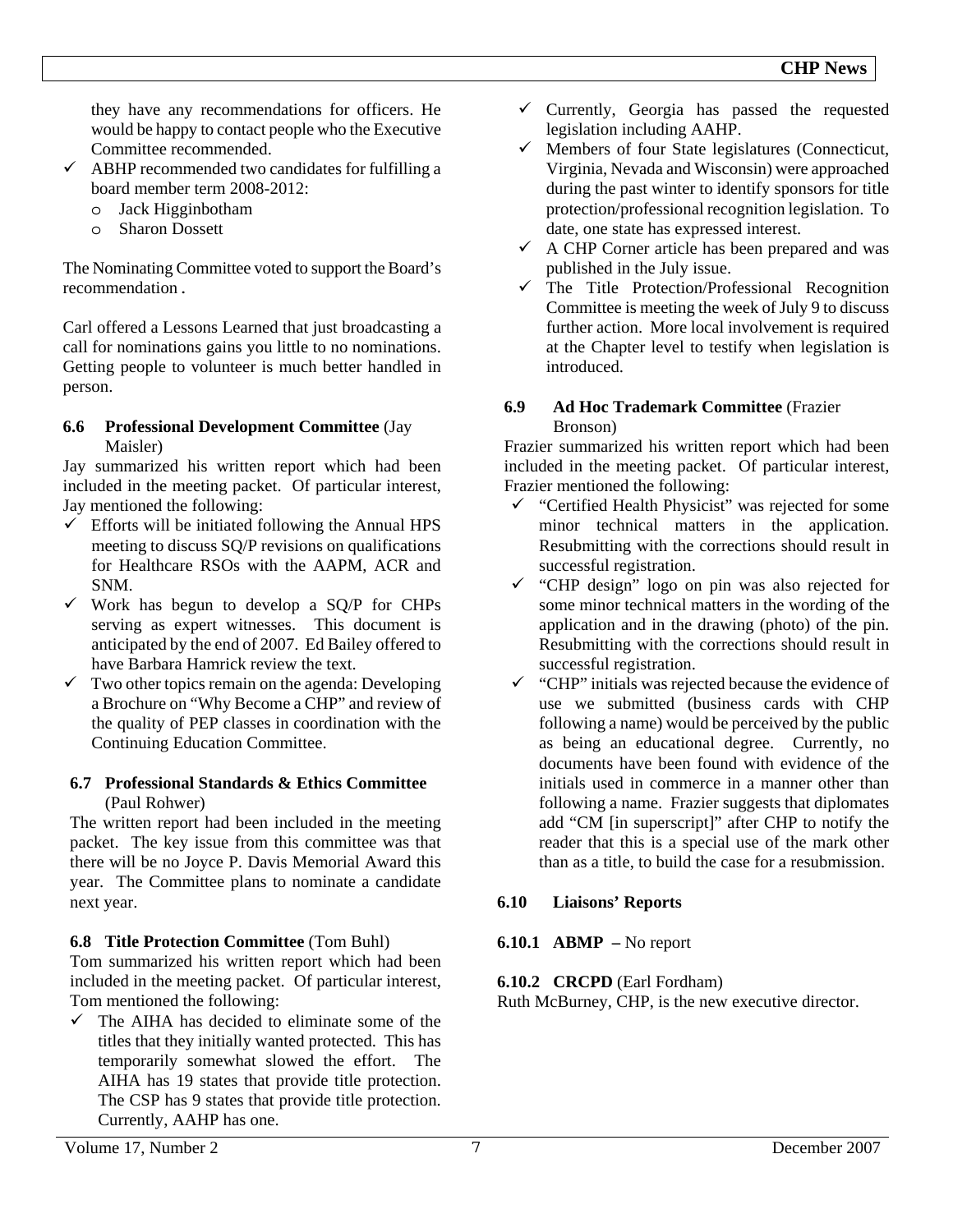**6.10.3 Health Physics Society** (Kathy Shingleton)

The HPS Board is meeting on July 8 and there was no information to pass to the Executive Committee at this time.

### **6.10.4 NRRPT (**David Biela)

David summarized his written report which had been included in the meeting packet. Of particular interest, David mentioned the following:

- $\checkmark$  David will be transitioning in as Chairman of the NRRPT in January 2008.
- $\checkmark$  The NRRPT is sending representation to the Candu Owner's Group Meeting in Toronto – August 27 to 29, 2007
- $\checkmark$  The NRRPT is pursuing RRPT recognition by the DOE in the next revision of the DOE RadCon Manual
- $\checkmark$  The NRRPT is looking into records retention and is seeking guidance regarding how long they need to keep testing information
- $\checkmark$  The NRRPT has begun working with high school counselors to develop PowerPoint presentations and handouts for high school students. These handouts are designed to inform the student of future opportunities in the area of radiation protection.
- $\checkmark$  The NRRPT is interesting in assisting with information dissemination. Their newsletter is not blessed with too many articles.
- $\checkmark$  The NRRPT is not looking at on-line testing because of cost.
- $\checkmark$  The NRRPT is looking at ISO certification. They don't think they can meet all the requirements but will try to meet as many as they can.
- $\checkmark$  The total number of registered technicians is about 4,600 individuals with about 1,300 active technicians.

### **7.0 Reports from the Editor & Webmaster**

### **7.1** Newsletter Editor *(Kyle Kleinhans)*

The written report had been included in the meeting packet, the highlights included:

- $\checkmark$  More articles are being generated than can be used. This is a very good thing. Thanks to all who have contributed. As a result of this, the CHP Corner was expanded to 2 pages from February to June 2007.
- $\checkmark$  The periodic reminder notification to individuals with commitments due has been very useful to those who submit articles.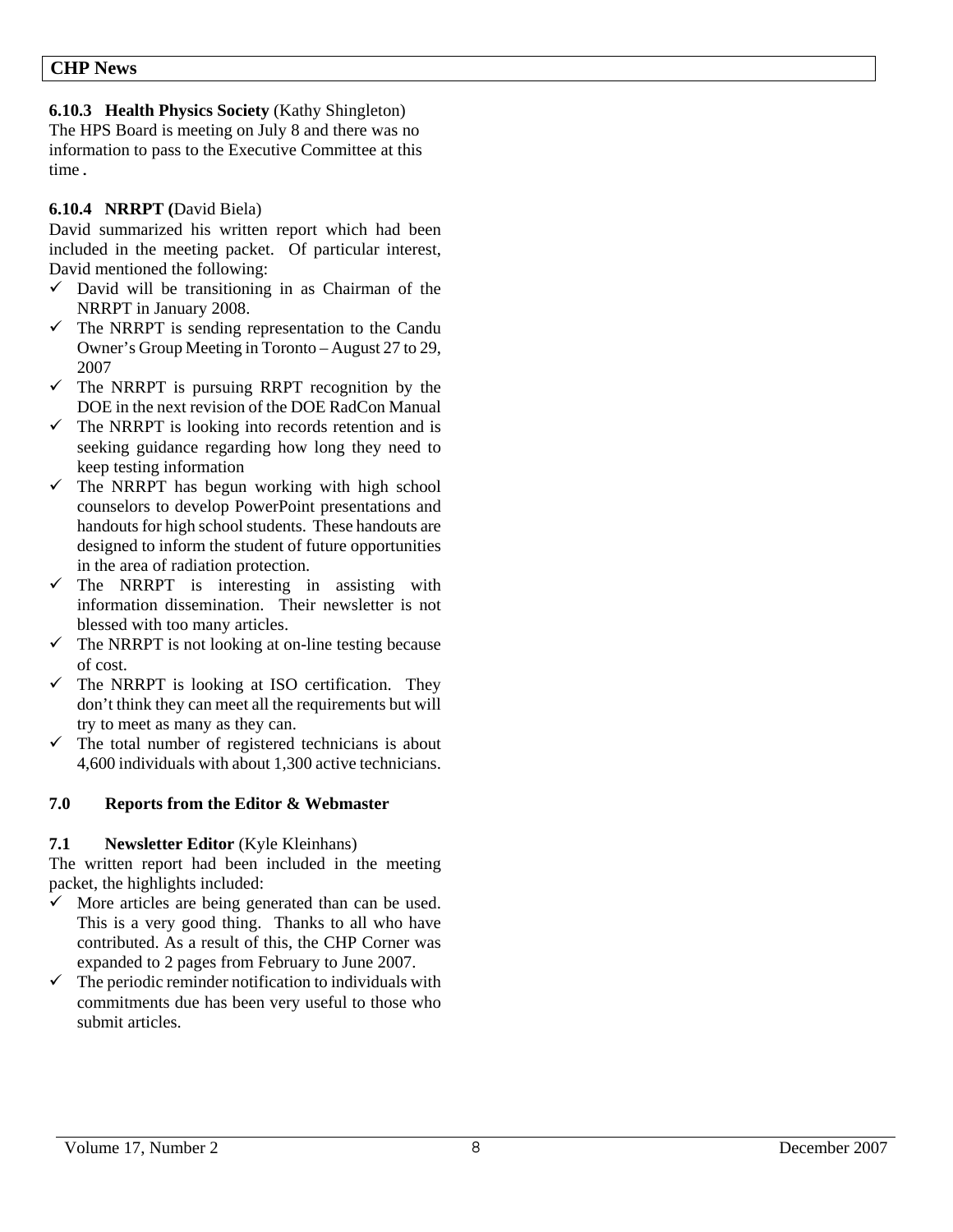### **7.2 Webmaster** (Scott Medling)

Scott summarized his written report which was distributed at the meeting. Of particular interest, Scott mentioned the following:

- $\checkmark$  General hits in the website are down.
- $\checkmark$  Exam website hits are increasing.
- $\checkmark$  Getting forms was increased.
- $\checkmark$  The salary survey for 2006 is up and ready for viewing.
- $\checkmark$  Part II questions for the 2007 exam were balloted using the website.
- $\checkmark$  The website also has the inventory of historical exam questions.
- $\checkmark$  AAHP elections and Bylaw voting was done electronically.
- $\checkmark$  SOP 2.4.2 was reviewed and no changes were identified.

Nancy Kirner expressed thanks to Scott Medling for all the behind the scenes work that he does on the website.

### **8.0 Report of the American Board of Health Physics** (Shawn Googins)

Shawn summarized his written report which had been included in the meeting packet. Of particular interest, Shawn mentioned the following:

- 8.1 Participated in 10CFR35 issue related activities:
- $\checkmark$  A review of the credentials for certification identified that 2005 was the first year that the Board could certify that a CHP met the new 10CFR35 requirements to be an RSO at medical institutions. This means that people certified before this year had participated in the alternative qualification path. What this means is that 53 of our roughly 1300 CHPs meet the new requirements.
- Worked on the e-mail campaign, jointly sponsored by the AAHP and ABHP, to get support for the public rulemaking petition by the American Association of Physicists in Medicine AAPM-RPM-35-20.
- $\checkmark$  On behalf of the AAHP and ABHP, attended a Brainstorming session with representatives from the HPS, ABR, ACMP, AAPM, ASTRO, Washington University, etc. to discuss strategy for addressing concerns with training and education requirements in 10CFR35.
- 9 10CFR35, AAPM-PRM-35-20, Comment Summary, there were 166 responses:
	- o 164 supported the proposal;
	- o 1 opposed the proposal; and,
	- o 1 was unclear
	- o 156 responses were from individuals and 10 responses were from groups
- o 130 responses identified themselves as CHPs
- o 22 identified themselves as RSOs
- o 21 identified themselves as a member of ABR
- o 12 identified themselves as a member of ABMP

The Board is waiting for a response to AAPM-RPM-35- 20. They are expecting a written response in several months.

As a general comment, an e-mail campaign with a short turn-around time garners a better response than a request in the CHP Corner.

- 8.2 Prepared the 2007 Exam. Shawn acknowledged the outstanding efforts of Gus Potter and Rob Forrest (Panel Chairs).
- 8.3 The Board took a close look at descriptive, multiple choice and calculational questions. Long term, there does not appear to be any difference in pass rate from year to year irrespective of the number of descriptive or calculational questions. For the past 10 years, there has been about 300 points available to the candidates from descriptive questions and about 350 points available from calculational questions.
- 8.4 The Part II Panel can recycle up to 75% of prior questions from the closed (since 2003) question bank.
- 8.5 Shawn coordinated and participated in the "wise person" review of the 2007 Part II ABHP exam. The other participants were Robert Cherry and Kathryn Pryor. Shawn thanks Bob and Kathy for their participation.
- 8.6 The Part I questions, thrown out due to potentially being compromised, have been reworked and reintroduced into the bank. After the potentially compromised questions were removed, there was an initial decline in the performance (pass rate) on the exam. Recently, the performance has begun to increase. The Board interprets the increased pass rate as a better wording of the questions.
- 8.7 Began investigating the possibility of online automated testing for Part I exam. The company currently being examined is KRYTERION. The idea is that the Part I exam could be administered at something like a Sylvan Learning center under proctored conditions. The Board has established an Ad Hoc committee to investigate this option further. Currently the AMA, ABIH, AIHA, CSP, ABR and other medical institutes are using this approach. The Board expects to be able to discuss this better after their Fall Meeting.
- 8.8 Gathered information related to ISO/ANSI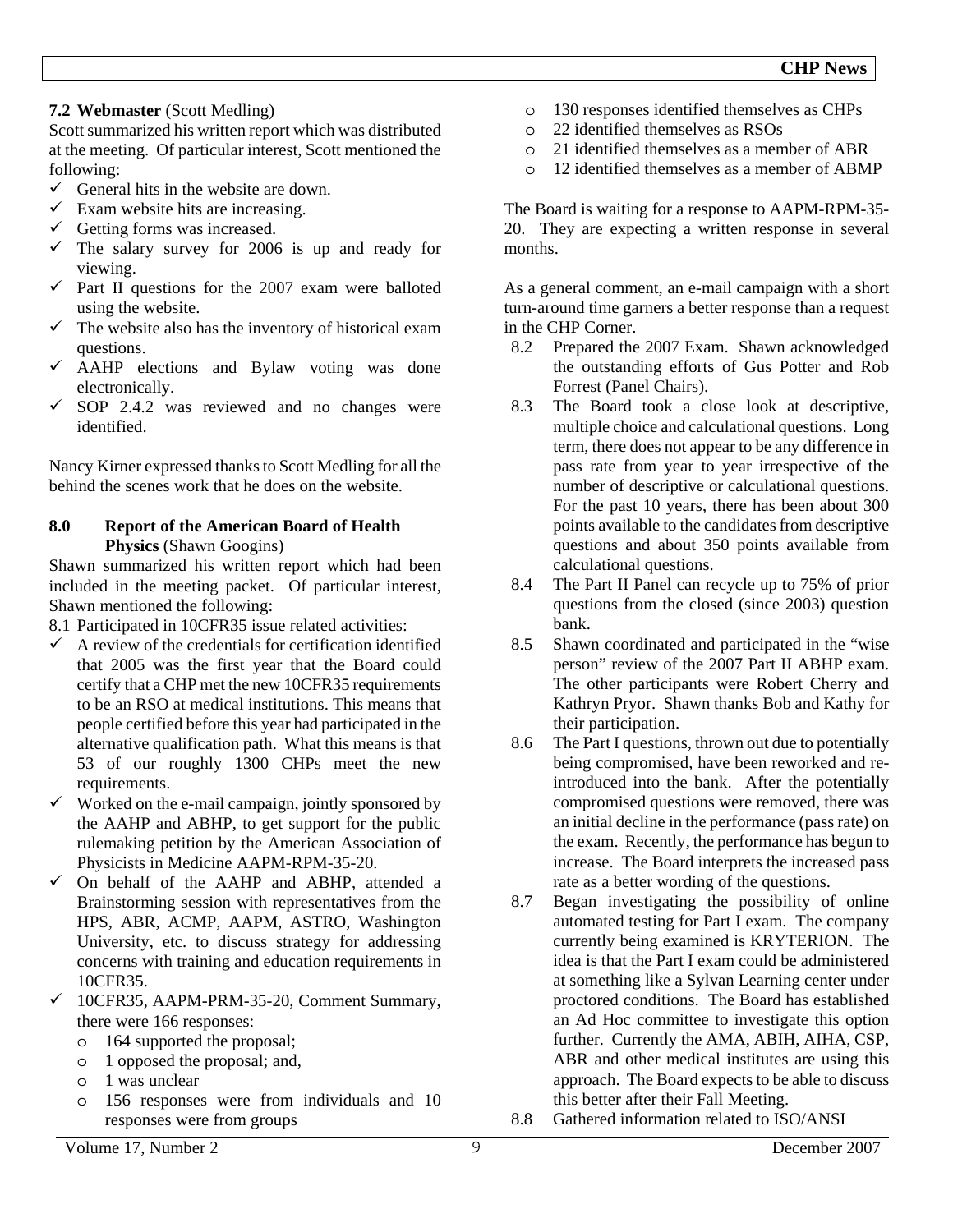certification of our CHP exam Process. The key points are:

- $\checkmark$  Twenty eight countries are implementing this standard.
- $\checkmark$  The CSP is accredited to this standard and the AIHA has submitted a full application.
- $\checkmark$  There is an initial fee of \$12,000 to \$15,000 to cover the site visit, application review and report.
- $\checkmark$  There is an annual maintenance fee of \$2,500 to \$15,000 scaled to the revenue of the certifying body. (We would be at the lower end of the scale.)
- $\checkmark$  A pre-evaluation is available at a cost of \$1,250 per day plus expenses. (ABHP evaluation is estimated to be between \$2,500 and \$3000.
- $\checkmark$  The ANSI certification appears to deal with documentation, security and many other attributes. The CESB accreditation is mainly concerned with fairness to all candidates (do all candidates get the same information regarding the exam, are there written procedures, is the grading process fair and are the results kept confidential).
- $\checkmark$  The ABHP has submitted a budget request of \$2,500 to conduct the pre-evaluation.

At this time, the ABHP suggests we the AAHP Executive Committee discuss this potential course of action (pursuing ISO/ANSI certification), authorize the \$2,500 expenditure for determining how close we are to ISO/ANSI accreditation but continue maintaining accreditation with the CESB. After the ISO/ANSI evaluation, the Executive Committee could determine if the ISO/ANSI path is a realistic alternative to CESB.

Additional Financial Analysis CESB vs. ISO/ANSI Pathway:

- o CESB \$5,000 annual cost with 5 year cycle cost of \$25,000
- o ISO/ANSI
- o Pre-evaluation \$2,500
- $\circ$  Initial Fee ~\$13,000
- o Annual fee \$2,500 (years 2,3,4,5) \$10,000
- o Three year site visit \$2,500 to \$3,000
- o Approximate 5 year cycle cost \$26,000 \$30,000

Major benefits are wider base for recognition, increased visibility internationally, and expand AAHP certification credentials.

- 8.9 Coordinated with HPS to make them aware of the HPS being classified as a "Significantly Affected Organization" for Health and Human Services ethics considerations. This is a conflict of interest issue. The potential impact is that people working for HHS related facilities may not be eligible for participation in HPS, AAHP or ABHP activities. The HPS is working to have the HPS removed from the list of Significantly Affected Organization.
- 8.10 The CHP exam will be conducted on Monday, July  $9<sup>th</sup>$ . The Part I exam will be administered between the hours of 8:00 am until 11:00 am. The Part II exam will be administered between the hours of 12:30 pm until 6:30 pm. The candidate statistics are:
	- o 112 candidates are sitting for Part I.
	- o 90 candidates are sitting for Part II.
	- o 39 candidates are sitting for both Parts.

By comparison to the candidates who actually sat for the 2006 exam, this year, there is one more person scheduled to take Part I and 6 fewer persons scheduled to take Part II.

- 8.11 The 2007 William McAdams Award recipient is Kathy Pryor. There were 18 nominations using the e-mail call for nominations.
- 8.12 The following new Officers for the Panels and Board (terms beginning 1 January 2008 were announced:
	- o Part I Panel Anthony Huffert – Chair Jerry Hensley - Vice Chair New members with terms ending in 2011: Beth Hilt Mike Stabin Scott Nichelson o Part II Panel
		- Pat LaFrate Part II Panel Chair Mark "Andy" Miller- Part II Vice Chair New members with terms ending in 2011: Kelly Ausbrooks Joseph Guido Gregory Jones Part II Panel Members extended with new terms ending in 2011: Herman Cember Toshide Ushino
	- Govind Rao o Board Officers Jim Tarpinian - Chair Kent Lambert – Vice Chair Trish Milligan - Secretary Cheryl Olson – Parliamentarian

**9.0 Report of the Secretariat** (Nancy Johnson)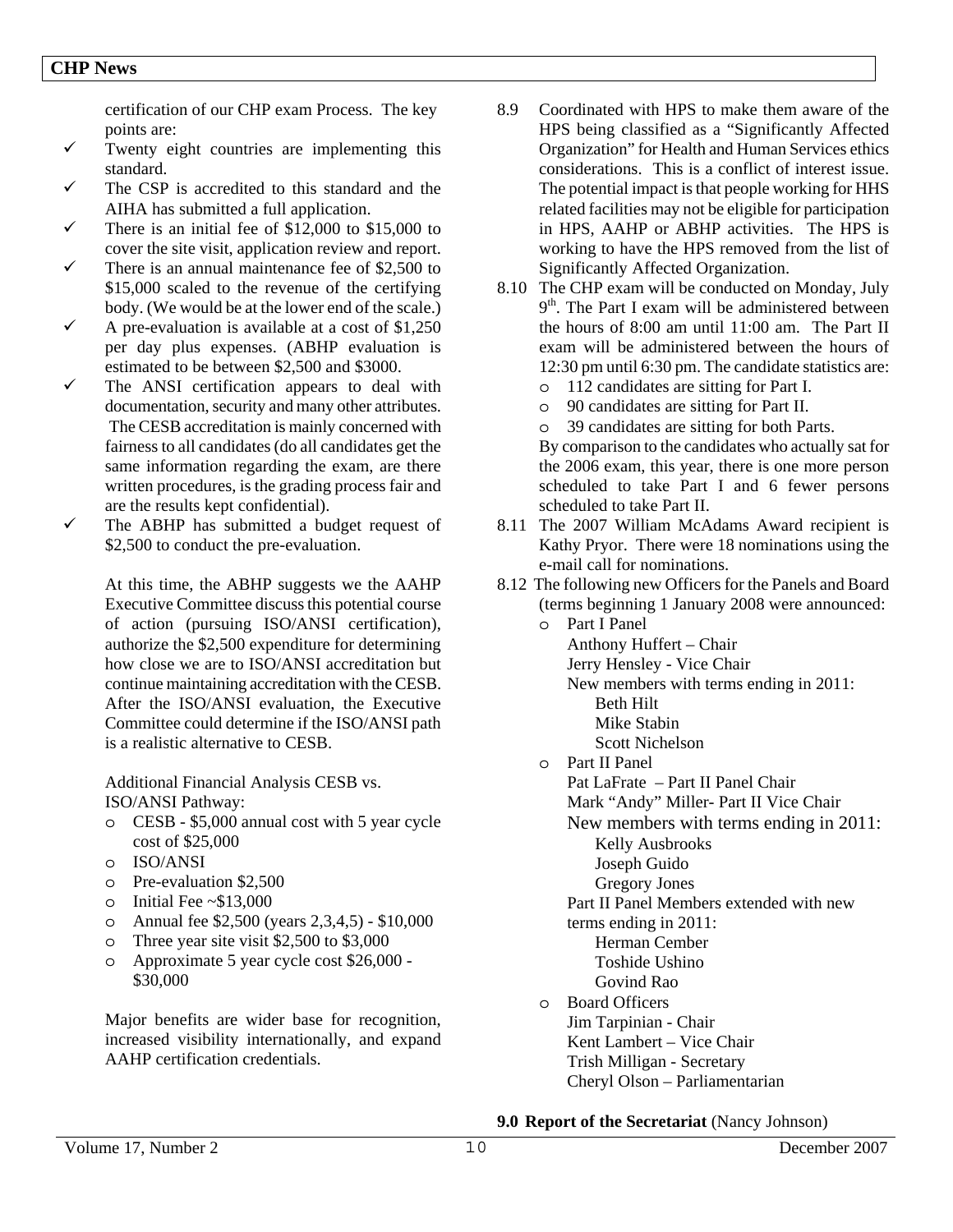Nancy summarized her written report which had been included in the meeting packet. Of particular interest, Nancy mentioned the following:

- $\checkmark$  There were 294 applications processed.
- $\checkmark$  Notified all candidates about their applications approval/disapproval.
- $\checkmark$  Coordinated 2007 exam sites with the Exam Site Committee.
- $\checkmark$  Mailed final exam packets to candidates.
- $\checkmark$  Mailed 2007 exams and materials to proctors at 15 sites.
- $\checkmark$  Processed Recertification Applications.
- $\checkmark$  Processed Continuing Education Course Approval applications.
- $\checkmark$  Coordinated 2007 Bylaws and Officers Ballots with Webmaster and Secretary.
- $\checkmark$  Sent notification to all due for recertification this year.
- $\checkmark$  Prepared and distributed Budget Requests.
- $\checkmark$  Met with Finance Committee to prepare the proposed 2007-08 budget.
- $\checkmark$  Attended InterSociety Forum as an AAHP Representative.
- $\checkmark$  Prepared and distributed Agenda Packets for the ABHP and AAHP meetings.
- $\checkmark$  Prepared certificates of appreciation and plaques for distribution at the 2007 Awards Luncheon.

### **10.0 Old Business**

### **10.1 ABHP/AAHP Website Redesign (**Ed Maher)

About a year ago, a facelift project was initiated for the AAHP website. From the December Newsletter article, two comments were received. These comments were given to Brett Burk who will subcontract the task of redoing the AAHP website. The goals are to make it more user friendly and more functional for the committees. For example, the continuing education committee could authorize courses and the course list be automatically updated. Procedure reviews and SQ/Ps could be placed there for review and comment. There is \$4,000 in the budget to complete this activity.

### **10.2 Revision of Parliamentarian GTTK Document**  (David Myers)

The proposed revision to GTTK SOP 6.2.7, "GTTK document for Parliamentarian" with proposed marked-up revisions was included in the agenda package. This change requires that the Parliamentarian update the AAHP list of courses provided and presenters to the Web master. No action required. This is an information topic. **11.0 New Business** 

# **11.1 Budget Approval (**Paul Stansbury/Ed Bailey)

The proposed FY 07-08 Budget is \$236,095 which is a projected \$64,445 deficit. However, the actual deficit is expected to be significantly less based on prior year's experience.

### **11.2 Replacement ABHP Member** (Carl Paperiello)

The Board and Nominating Committee recommend that Jack Higginbotham be the Board Replacement. It was noted that no resumes were distributed and the qualifications of each candidate were verbally presented by Shawn Googins. Also, Jack was serving a shortened term vacated by Liz Brackett. The other candidate's resume, Sharon Dossett, was reviewed verbally. After review of candidate qualifications the Executive Committee voted.

### **11.3 InterSociety Meeting on Resource Sharing** (Ed Maher)

Ed Maher discussed that mostly foreign students take physical science studies. The question is how to increase US participation in the physical sciences. The National Science Foundation determined that children make up their mind on science related careers by junior high school.

The teacher's association asked the InterSociety what we thought students should know about radiation science and health at grades 6, 9 and 12.

A second issue discussed at the InterSociety meeting was continuing education courses given by professional societies who participate in the InterSociety activities.

The CRCPD G-55 Committee Report was presented for information only. The G-55 committee responded to a request by the CRCPD Board of Directors to develop a guidance document for refresher/continuing education training for state radiation program personnel. The G-55 Committee made the following recommendation:

- $\checkmark$  A continuing education program is for personnel who have already completed specific state requirements for initial training.
- $\checkmark$  Training content should include a minimum of two different **technical** areas related to job responsibilities, or as directed by a supervisor.
- $\checkmark$  Continuing education training required for radiation program staff should be a minimum of 36 continuing education units (CEC) for each three year period after meeting initial qualifications.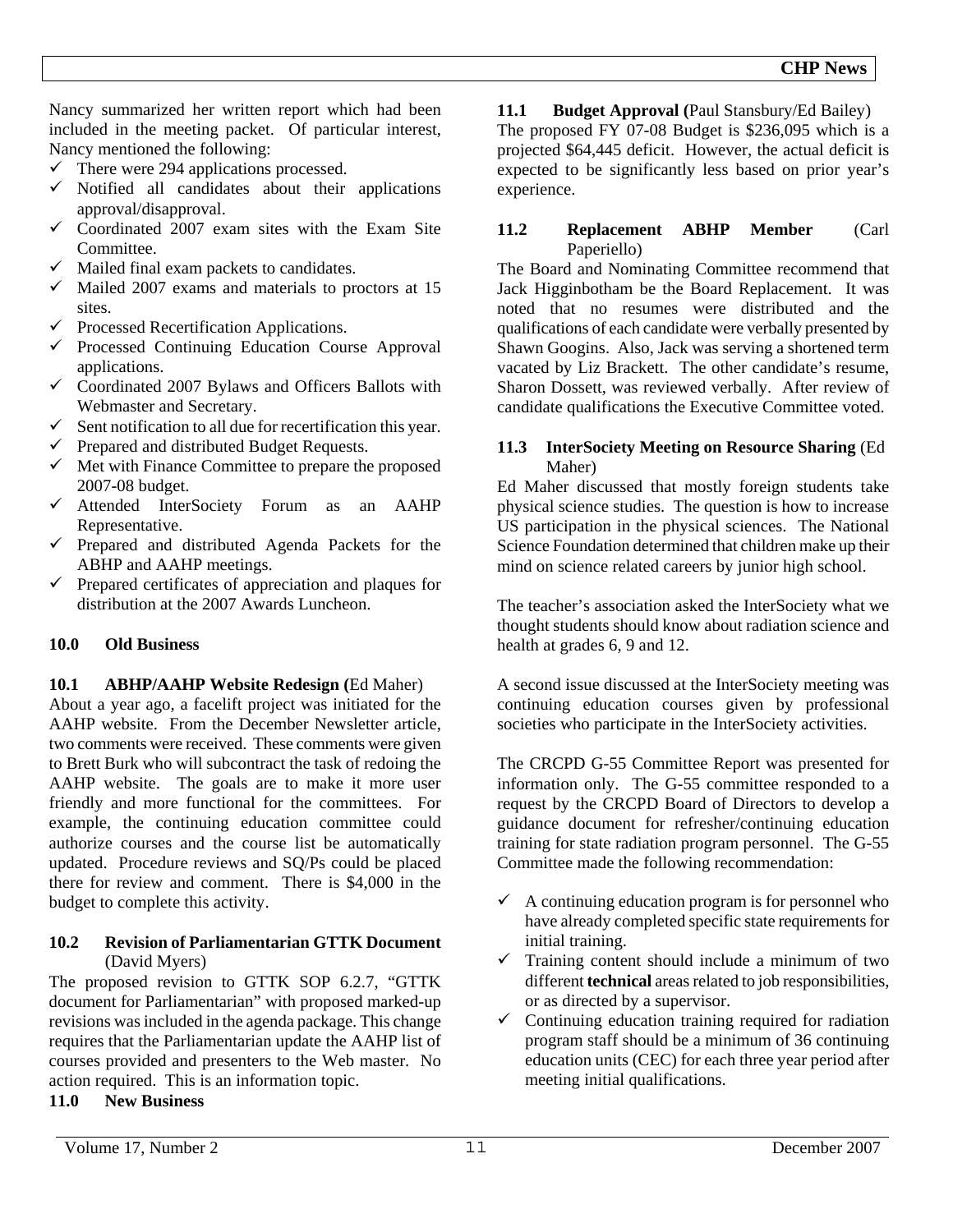- $\checkmark$  Recognize documentation of successful completion of courses that have been evaluated by a CEC granting organization.
- $\checkmark$  To meet CEC recommendations, documentation to determine the acceptability for in-house training should include the following:
	- o Dates of training
	- o Contact hours
	- o Course outline/agenda
	- o Learning objectives
	- o Instructor qualifications
	- o Identification of training provider
	- o Documentation of successful completion of training
- Recognize on-the-job training (OJT) activities when documented as in-house training.
- $\checkmark$  Recognize successful completion of job related **technical** coursework from accredited institutions.
- $\checkmark$  With the acknowledgement that some CEC granting organizations have varying hours per CEC, the recommendation is to recognize that one contact hour should equal one CEC.

### **11.4 ACMUI Meeting (Joint session with ABHP)**  (Kent Lambert/Shawn Googins)

Kent Lambert provided a statement regarding the ABHP concern's over the NRC regulations. The ABHP contends that there should be no distinction between CHPs certified at different dates.

The Advisory Committee on the Medical Uses of Isotopes (ACMUI) expressed concern about the NRC's "overly burdensome and impractical implementation of the administrative process associated with the T&E requirements" in 10CFR35. Some of the issues identified were:

- $\checkmark$  individual professional liability for individuals signing the preceptor statements
- $\checkmark$  the requirement of a second, duplicative attestation from an individual preceptor.
- $\checkmark$  Licensing authorities (NRC regions and Agreement States) are requiring facilities to verify the details of the assertions made in the preceptor statement.
- $\checkmark$  Practical problems confronting both the applicant and the potential preceptor:
	- o Institutions do not permit staff to comment on the work related skills of former employees other than to verify dates of employment;
	- o Institutions are coming under pressure to provided preceptor statements for Board Certified individuals. To do this, the institution is relying on the Board Certifying institution. The group believes this to be duplicative.
- $\checkmark$  Recognition of Board Certifying groups is not universal. Some have specific dates when an acceptable process is in place. Proving an equivalent process is burdensome and unnecessary.

### **11.5 January 2008 Meeting Date**

The Academy January 2008 Meeting Date is January 27, 2008 from 8:00 am to 5:00 pm. A motion to adjourn and reconvene the Executive Committee at the Oakland midyear meeting was approved.

### **12.0 Adjournment**

ABHP APPLICATION REMINDER: Complete applications to take either part of the 2008 ABHP examination must be filed with the Executive Secretary postmarked no later than **January 15, 2008**. More information can be found at: www.hps1.org/aahp/abhp/prospect.htm

Address contributions for *CHP News* and "CHP Corner" to:

Kyle Kleinhans, CHP Work: 865-919-8525 E-mail: kleinhansk@p2s.com Harry Anagnostopoulos, CHP Work: 702-295-3489 FAX: 702-295-2025 E-mail: H.Anagnostopoulos@NV.DOE.GOV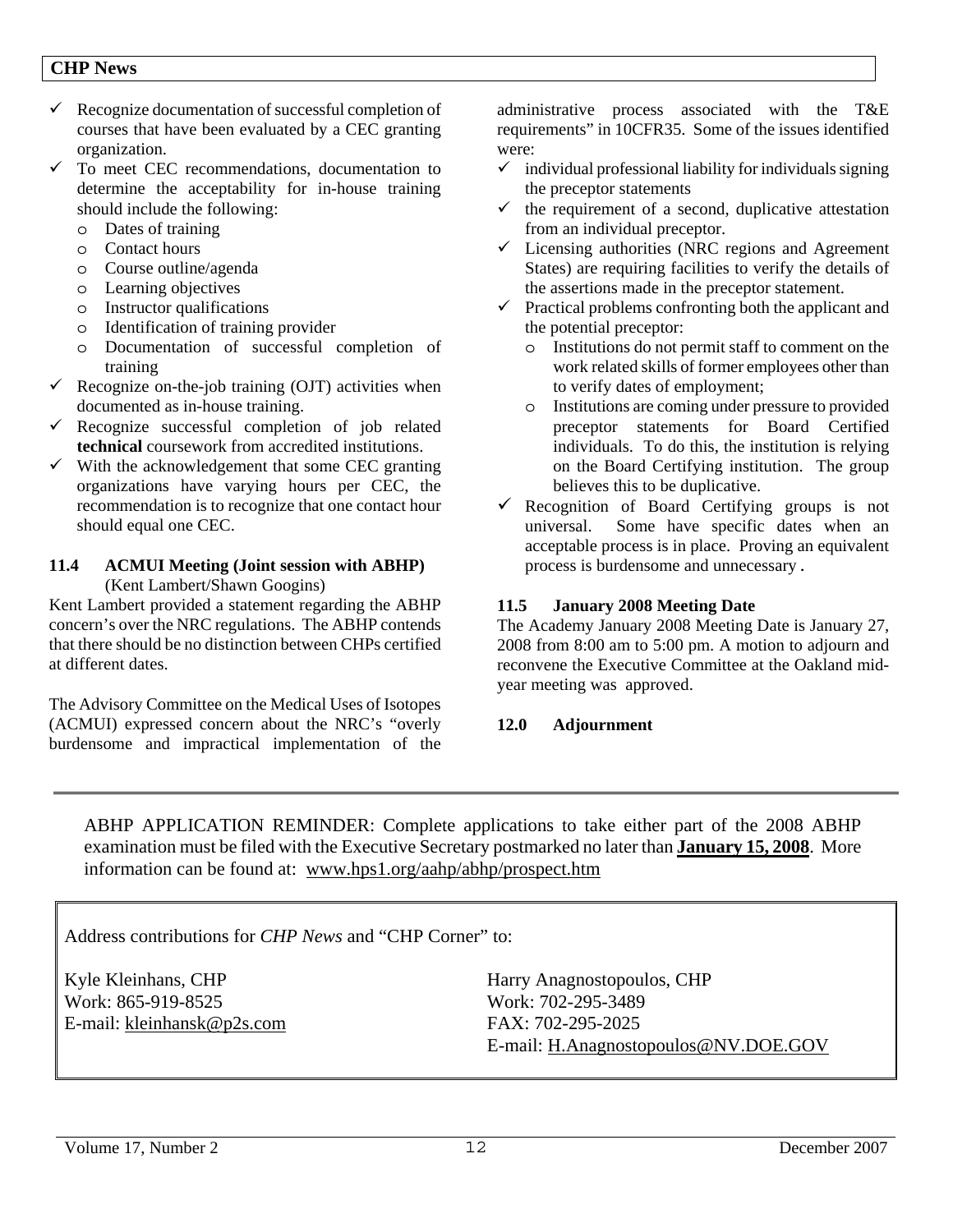### **2008 Call for Nominations Joyce P. Davis Memorial Award**

*Paul Rohwer, Chair, Professional Standards and Ethics Committee*

The American Academy of Health Physics (AAHP) has established the Joyce P. Davis Memorial Award in recognition of her dedication to the advancement of health physics and her humanitarian efforts to uphold the ethics of the profession. The recipient of this award should demonstrate excellence in professional achievement as well as being admired for ethical behavior and interpersonal skills.

The eligibility requirements are:

- 1. A member of AAHP for at least 10 years,
- 2. A champion of professional standards and ethics, and
- 3. Has provided exemplary professional service to the AAHP or the American board of Health Physics (ABHP).

Any member of the Academy can make nominations for the award. Selection criteria are presented in AAHP Standard Operating Procedure 2.7.2, Rev 1, which can be found on the AAHP web site. The previous recipients of the award are John J. Kelly, James E. Tarpinian, and Carol D. Berger. The award will be presented at the AAHP luncheon during the 53rd Health Physics Society Annual Meeting in Pittsburgh, PA, July 13-17, 2008. Nominations should include a brief biographical resume of the nominee's career and service to the profession and AAHP, a nomination letter, and at least three reference letters in support of the nomination from AAHP members. Nominations must be submitted to the AAHP Nominating Committee (2008 Chair Kathryn Pryor, kathy.pryor@pnl.gov) on or before 10 February 2008.

# **AMERICAN ACADEMY OF HEALTH PHYSICS**

**\_\_\_\_\_\_\_\_\_\_\_\_\_\_\_\_\_\_\_\_\_\_\_\_\_\_\_\_\_\_\_\_\_\_\_\_\_\_\_\_\_\_\_\_\_\_\_\_\_\_\_\_\_\_\_\_\_\_\_\_\_\_\_\_\_\_\_\_\_\_\_\_\_\_\_\_\_\_\_\_\_\_\_\_\_\_\_\_\_\_\_\_\_** 

# **Voting Members of the Executive Committee - 2007**

**NOTE: Term expires at the end of the year indicated.**

### **PRESIDENT**

Edward F. Maher ('08) (978)264-0954 Work/Home (978)635-3952 FAX edward.f.maher@verizon.net emaher@moellerinc.com

### **PRESIDENT-ELECT**

Nancy P. Kirner ('09) (253)927-3663 Work kirner@harbornet.com

### **PAST PRESIDENT**

James S. Bogard ('07) (865)574-5851 Work (865)574-1778 FAX bogardjs@ornl.gov

### **SECRETARY**

Robert P. Miltenberger ('08) (505)845-0904 Work (505)284-8874 FAX rpmilte@sandia.gov

### **TREASURER**

Edgar D. Bailey ('09) (512)934-2357 edbaileychp@msn.com

### **MEMBER**

Kenneth M. Kasper ('09) (884)235-3694 Work kkasper@energysolutions.com

# **MEMBER &PARLIAMENTARIAN**

David S. Myers ('08) (925)443-1279 Home davesmyers1@comcast.net

### **MEMBER**

James G. Yusko ('07) (412)442-4000 Work (412)442-5246 Fax jyusko@state.pa.us

### **PAST-TREASURER**

Paul S. Stansbury ('07) (509)375-6937 Work (509)375-2019 Fax paul.stansbury@pnl.gov pssurfer@pocketinet.com

### **ABHP CHAIR, EX-OFFICIO MEMBER**

Shawn W. Googins ('07) (860)781-6099 sgoogins@googins.org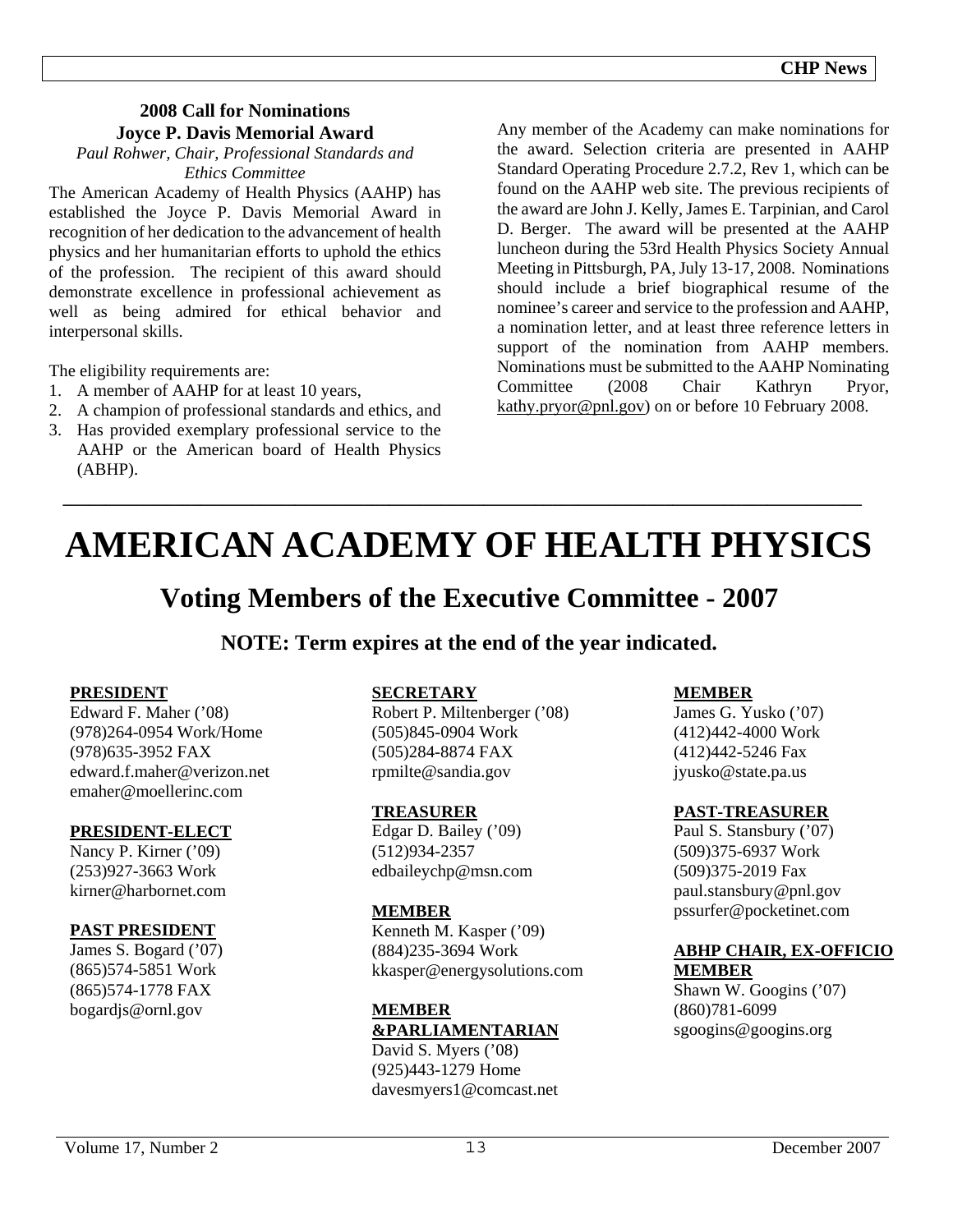### **ABMP:**

Dean W. Broga (1/07 through 12/09) (804)828-5877 Work broga@hsc.vcu.edu

### **ABMP:**

Steven H. King (1/04 through 12/07) (717)531-8765 Work (717)531-3641 FAX sking@psu.edu

# **AAHP Liaisons - 2007**

### **ABMP:**

Jean M. St. Germain (1/06 through 12/08) (212)639-7390 Work (212)717-3010 FAX stgermaj@mskcc.org

### **CRCPD:**

Earl Fordham (509)946-0234 Work (509)946-0876 FAX earl.fordham@gmail.com

### **HPS:**

Kathleen L. Shingleton (925)422-5172 Shingleton2@llnl.gov

### **NRRPT:**

Dave Kent (740)897-2572 Work dkent@lpports.com

# **AAHP Committee Listing - 2007**

### **Appeals**

Robert N. Cherry, Chair ('08) (210)313-0952 bobcherry@satx.rr.com Gregory Hall ('07) Nicholas Panzarino ('09)

### **Continuing Education**

Sarah B. Hoover, Chair ('08) (505)665-4224 shoover@lanl.gov Roy Craft ('07) Louise Buker ('09) David Hearnsberger ('09) Scottie Walker ('09)

### **Exam Site**

Dawn Banghart, Chair ('07) dawnb@stanford.edu Matthew G. Arno ('08) Larry R. Sanders ('08) Anthony Sorensen ('07)

### **Finance**

Paul S. Stansbury, Chair ('07) (509)375-6937 Work (509)375-2019 Fax paul.stansbury@pnl.gov pssurfer@pocketinet .com Edgar Bailey ('09) Shawn Googins ('07)

### **Nominating**

Carl J. Paperiello, Chair ('07) (301)415-1705 drcjp1@aol.com Keith Anderson ('09) Stephen Brown ('07) Daniel Burnfield ('08) Steven King ('09) Kyle Kleinhans ('08) Kathryn Pryor ('07) L. Max Scott ('08) Jim Tarpinian (ABHP Vice Chair) ('07)

### **Professional Development**

Jay Maisler, Chair ('07) (813)962-1800 jmaisler@earthlink.net Cindy Bloom ('08) Kevin Buckley ('07) Edward A. Christman ('09) Thomas E. Johnson ('09) Jeffrey Kotsch ('08)

### **Professional Standards & Ethics**

Paul Rohwer, Chair ('08) (865)483-1879 PaulSandyR@aol.com Karen Barcal ('09) Regis Greenwood ('08) Debra McCroskey ('07) Cheryl Olson ('07)

### **Title Protection/Professional Recognition**

Tom Buhl, Chair ('07) (505)471-0121 tombuhl@comcast.net Kathleen Dinnel-Jones ('09) Kenneth Fleming ('08) Judson Kenoyer ('07) Scott Kirk ('08) Jay Maisler ('07)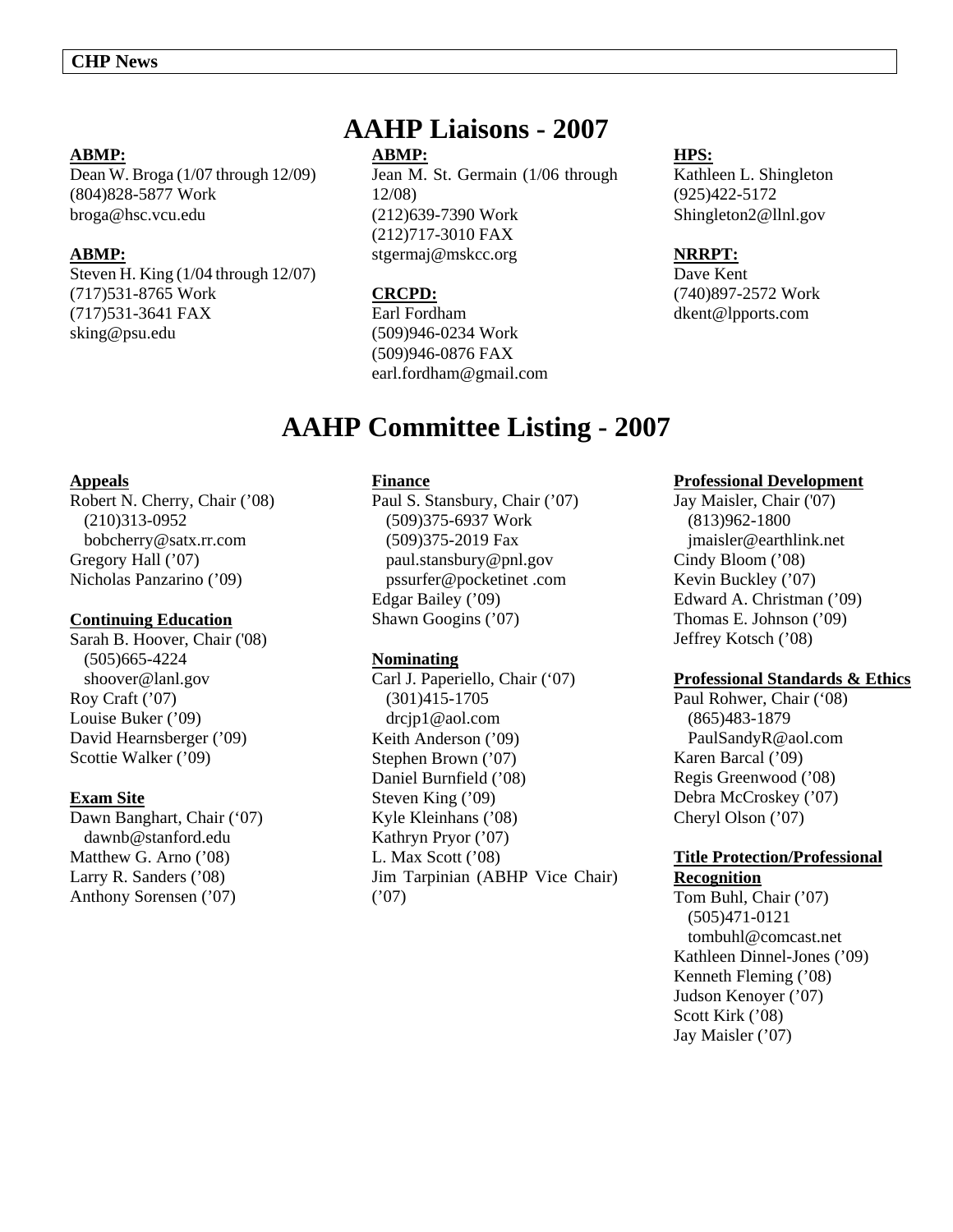# **AAHP Appointed Positions - 2007**

### **PROGRAM DIRECTOR**

Nancy Johnson (703)790-1745 ext. 25 Work (703)790-2672 FAX njohnson@burkinc.com

### **NEWSLETTER EDITOR**

Kyle Kleinhans (865) 919-8525 kleinhansk@p2s.com

### **WEBMASTER**

E. Scott Medling (949)368-7492 Work (949)203-2274 FAX Scott.medling@sce.com

# **AMERICAN BOARD OF HEALTH PHYSICS - 2007**

**\_\_\_\_\_\_\_\_\_\_\_\_\_\_\_\_\_\_\_\_\_\_\_\_\_\_\_\_\_\_\_\_\_\_\_\_\_\_\_\_\_\_\_\_\_\_\_\_\_\_\_\_\_\_\_** 

### **NOTE: Term expires at the end of the year indicated.**

### **CHAIR**

Shawn W. Googins '08 (860)781-6099 sgoogins@googins.org

### **VICE CHAIR**

James E. Tarpinian '09 Work (614)424-3203 Fax (614)458-3203 tarpinianj@battelle.org

### **SECRETARY**

Jack F. Higginbotham '07 Work (541)737-7068 Fax (541)737-0480 jack.higginbotham@oregonstate.edu

### **PARLIAMENTARIAN**

Cheryl L. Olson '10 Work (505)665-1183 clo@lanl.gov

#### **MEMBER**

Jerry W. Hiatt '08 Work (508)746-6464 ext 1286 Home (508)447-0924 Fax (508)746-8588 jhiatt@bartlettinc.com

### **MEMBER**

Kent Lambert '11 Work (215)762-8768 Fax (215) 762-3722 kent.lambert@drexel.edu

#### **MEMBER**

Patricia A. Milligan '09 Work (301)415-2223 Fax (301)415-2968 Pamm718@aol.com pxm@nrc.gov

#### **MEMBER**

Nora A. Nicholson '10 Work (540)894-2071 Fax (540)894-2408 Nora.Nicholson@dom.com

### **PROGRAM DIRECTOR**

Nancy Johnson Work (703)790-1745 ext 25 Fax (703)790-2672 njohnson@burkinc.com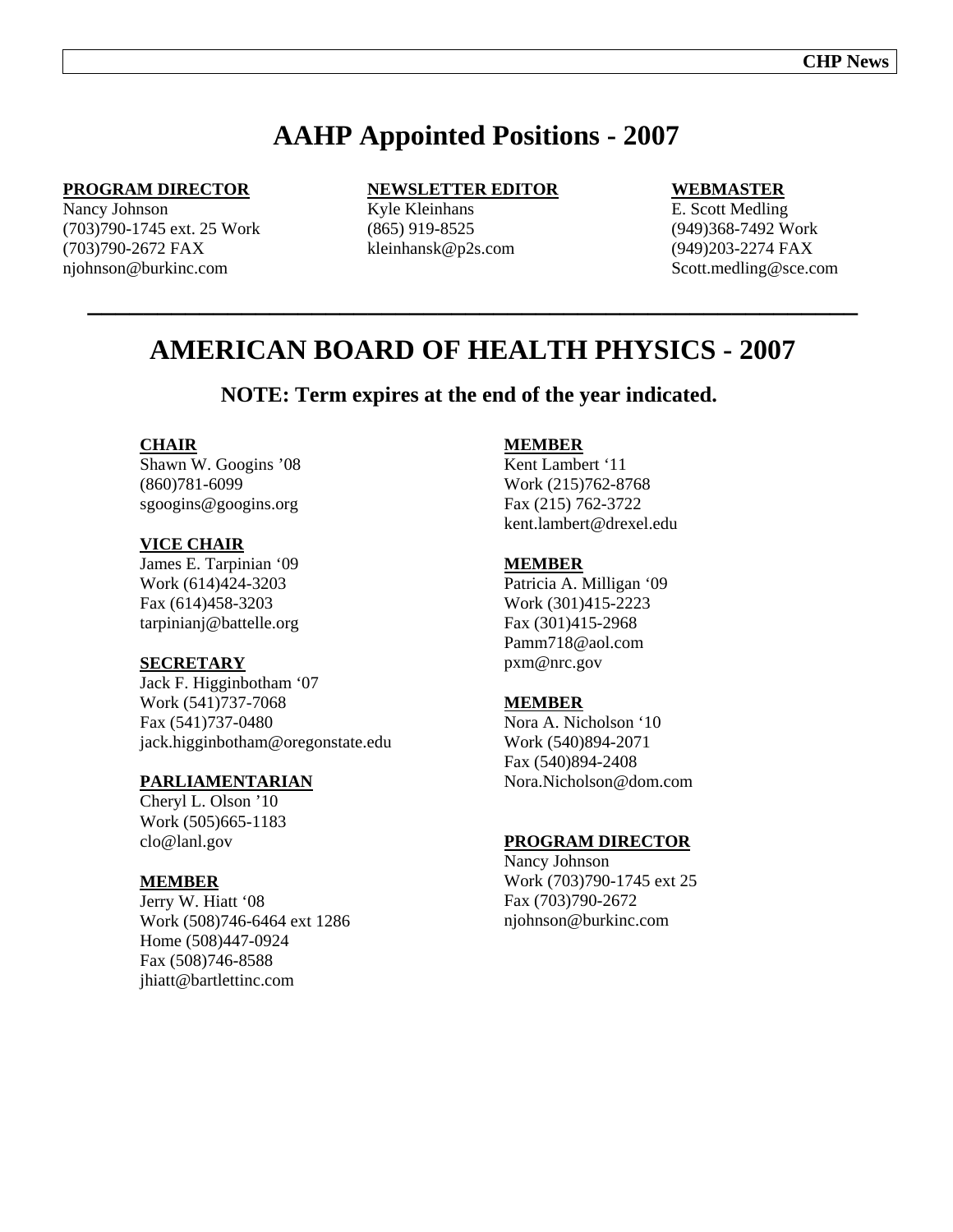# **AMERICAN BOARD OF HEALTH PHYSICS - 2007**

### **PART 1 PANEL OF EXAMINERS**

Robert D. Forrest, Chair (215)898-2109 Work (215)898-0140 FAX rforrest@ehrs.upenn.edu

Anthony M. Huffert, Vice Chair (301)415-7000 Work (301)415-5398 FAX amh1@nrc.gov

Joseph M. Greco, Past Chair (585)924-0350 Work (585)924-5765 FAX joeg@upstatemp.com

### **PART 2 PANEL OF EXAMINERS**

Charles A. Potter, Chair (505)844-2750 Work capotte@sandia.gov

Patrick J. LaFrate, Jr., Vice Chair (925)423-2693 Work (925)423-0415 FAX lafrate2@llnl.gov

Govind R. Rao, Past Chair (865)576-1182 Work (865)574-8558 FAX zga@ornl.gov

### **MEMBERS**

Jackson R. Ellis, ('09) Robert D. Forrest, ('08) Joseph M. Greco, ('07) Jerry R. Hensley, Jr., ('07) Beth Hilt, ('07) Michael W. Hinz, ('08) Anthony M. Huffert, ('09) Victoria R. Morris, ('08) William Rhodes, ('10) Jay Tarzia, ('10) James Willison, ('10)

### **MEMBERS**

Camille Abboud, ('08) John E. Buddenbaum, ('08) David W. Burkett, ('09) Bob Burkhart ('10) Herman Cember ('07) Jeffrey A. Chapman, ('10) Christine A. Donahue, ('09) Wayne C. Gaul, ('09) Willie O. Harris, Jr., ('09) Sunita Kamboj, ('07) Kenneth V. Krieger ('10) Patrick J. LaFrate, Jr., ('08) Robert T. May, ('10) David McLaughlin, ('09) Daniel I. Menchaca, ('09) Mark A. Miller, ('10) Ronald L. Mlekodaj, ('09) Hans Oldewage, ('10) Timothy Paul, ('07) Charles A. Potter, ('07) Dennis M. Quinn, ('10) Govind R. Rao, ('07) Casper Sun, ('08) Krzysztof Szornel, ('09) Johnafred Thomas, ('09) David Tucker, ('09) Toshihide Ushino, ('07)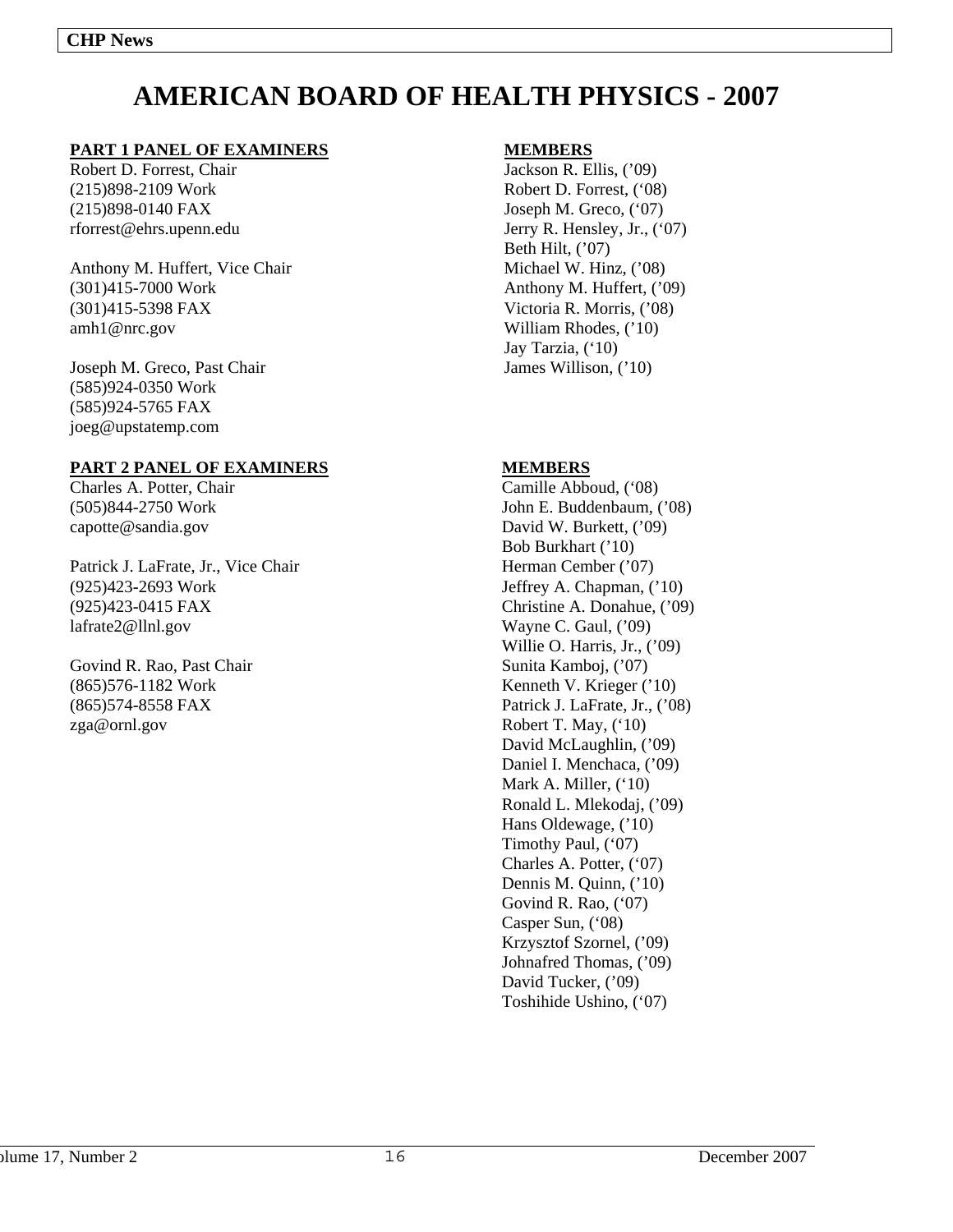# **THE 2007 CHP SALARY SURVEY**

 *Gary Lautenschlager* 

### Introduction

The 2007 Certified Health Physicist (CHP) survey data was collected by having CHPs submit their responses to survey questions on a web- based data entry form. As was done in previous years, data was collected in coordination with a salary survey of the entire Health Physics Society (HPS).

Chris Graham and Andy King will report the HPS salary survey results separately in the Health Physics Newsletter.

The survey was also available in hardcopy form for those who preferred to fax or mail their responses.

 Questions about this survey should be directed to Gary Lautenschlager, via email: chpsalarysurvey@yahoo.com

### Data Analysis

The salary ranges marked by CHPs on the completed survey forms were rounded to the midpoints of those ranges before statistical analyses were performed. For example, if a CHP marked the salary range \$50,000 to \$52,499; their salary was rounded to the midpoint value of \$51,250.

Responses from CHPs who were either part time or retired were not

analyzed, since the data did not appear to allow meaningful comparisons to be made.



To avoid skewing the results, data from two survey respondents were excluded from the data analysis because they indicated that they earned more than \$178,750 per year.

Of 96 respondents who reported receiving a significant (10 % or more) salary increase upon attaining ABHP certification: 30% received this increase from their current employer, 22% from a promotion with their current employer, 42% received this increase from a new employer, 2% received this increase from parttime consulting, and 4% did not answer.

CHP salaries by region are also presented in this report.

Data Presentation In an effort to make the results of the survey interesting and useful, CHPs were subcategorized in several ways by education, primary job responsibility, years of experience, and combinations of these subcategories.

Readers are cautioned that for statistical validity, results are given only if there were 10 or more CHPs within that subcategory. Data presented for one subcategory of CHPs may not be possible for another subcategory.

The subcategories in the tables may also change from year to year, depending on the number of responses received. Every effort was made to keep the subcategories consistent with previous surveys, but if there were an insufficient number of CHPs the results are not given.

### Tables and Figures

Tables show results for full-time CHPs who received health, vacation, and retirement benefits from their primary employer unless otherwise noted.

Histograms of the data shown in Table 1- All CHPs, Table 2 - Masters Health Physics, and Table 4 – All CHPs >15 Years Experience are included as Figures 1, 2, and 3 respectively.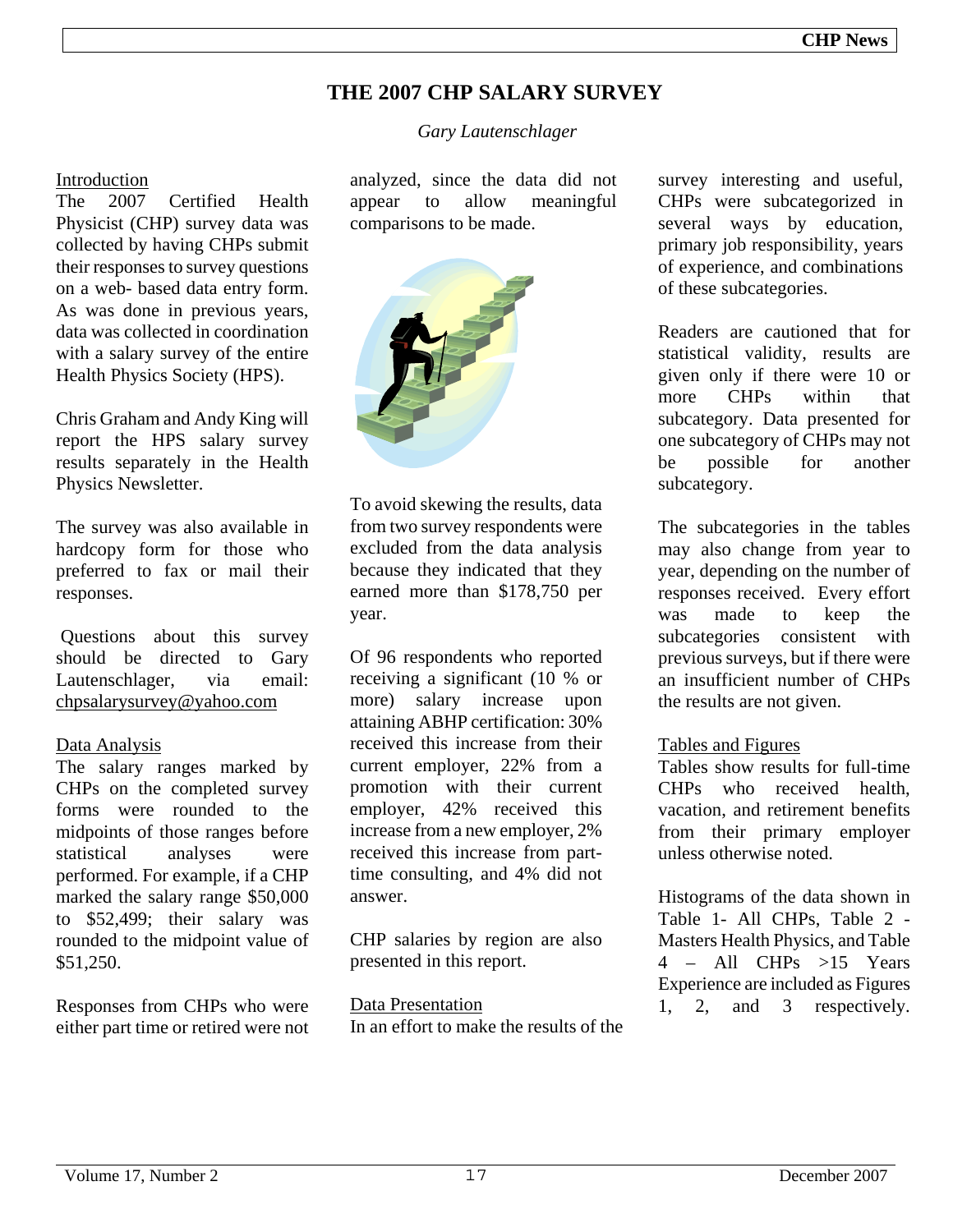**All of the following tables are for fulltime CHPs with health, vacation, and retirement benefits unless otherwise indicated.** 

### **Table 1: All CHPs**

| <b>All CHPs</b> | $\sim$<br>Count | Average   | <b>Median</b> | <b>Max</b>     | Min      | <b>Std Dev</b> |
|-----------------|-----------------|-----------|---------------|----------------|----------|----------------|
| <b>CHPs</b>     | 367             | \$108,583 | \$106,250     | .000.<br>\$175 | \$48,750 | \$22,683       |

### **Table 2: CHPs by Education and Field**

| <b>Education</b>                   | Count | Average   | <b>Median</b> | <b>Max</b> | Min      | <b>Std Dev</b> |
|------------------------------------|-------|-----------|---------------|------------|----------|----------------|
| <b>Bachelors Health Physics</b>    | 19    | \$106,908 | \$103,750     | \$131,250  | \$83,750 | \$13,485       |
| <b>Bachelors Other Field</b>       | 46    | \$101,902 | \$101,250     | \$141,250  | \$71,250 | \$15,894       |
| <b>Masters Health Physics</b>      | 168   | \$109,040 | \$106,250     | \$175,000  | \$56,250 | \$22,832       |
| <b>Masters Other Field</b>         | 35    | \$109,393 | \$106,250     | \$173,750  | \$63,750 | \$24,241       |
| <b>Masters Nuclear Engineering</b> | 22    | \$109,091 | \$98,750      | \$146,250  | \$76,250 | \$21,867       |
| Ph.D. Nuclear Engineering          | 15    | \$112,250 | \$106,250     | \$171,250  | \$66,250 | \$28,657       |
| Ph.D. Other Field                  | 25    | \$111,950 | \$108,750     | \$168,750  | \$58,750 | \$30,186       |
| Ph.D. Health Physics               | 26    | \$111,442 | \$106,250     | \$168,750  | \$76,250 | \$21,794       |

### **Table 3: CHPs by Education and 6-15 Years Experience**

| Count | Average   | <b>Median</b>         | <b>Max</b> | Min       | <b>Std Dev</b> |
|-------|-----------|-----------------------|------------|-----------|----------------|
| 74    | \$100,574 | \$98,750              |            | \$56,250  | \$19,428       |
|       |           | \$98,750              | \$151.250  | \$56,250  | \$20,858       |
|       |           | \$98,750              | \$121,250  | \$76,250  | \$14,590       |
|       |           | \$101,250<br>\$97,917 |            | \$151,250 |                |

### **Table 4: CHPs by Education and >15 Years Experience**

| Edu $\&$ >15 Yrs Experience        | Count | Average   | <b>Median</b> | <b>Max</b> | Min      | <b>Std Dev</b> |
|------------------------------------|-------|-----------|---------------|------------|----------|----------------|
| All CHPs $>15$ yrs Experience      | 288   | \$110,673 | \$108,750     | \$175,000  | \$48,750 | \$22,705       |
| <b>Bachelors Health Physics</b>    | 15    | \$107,750 | \$111,250     | \$131,250  | \$83,750 | \$14,663       |
| <b>Bachelors Other Field</b>       | 41    | \$102,774 | \$101,250     | \$141,250  | \$71,250 | \$15,691       |
| <b>Masters Health Physics</b>      | 131   | \$111,240 | \$111,250     | \$175,000  | \$61,250 | \$22,957       |
| <b>Masters Nuclear Engineering</b> | 16    | \$112,344 | \$108.750     | \$146,250  | \$76,250 | \$21,698       |
| <b>Masters Other Field</b>         | 32    | \$108,438 | \$103,750     | \$173,750  | \$63,750 | \$24,706       |
| Ph.D. Health Physics               | 14    | \$123,036 | \$122,500     | \$168,750  | \$96,250 | \$20,485       |
| Ph.D. Other Field                  | 19    | \$115,855 | \$113,750     | \$168,750  | \$58,750 | \$30,746       |

### **Table 5: CHPs by U.S. Regions\***

| $\overline{\phantom{a}}$<br><b>CHPs by Region</b> | Count | Average   | <b>Median</b> | <b>Max</b> | Min      | <b>Std Dev</b> |
|---------------------------------------------------|-------|-----------|---------------|------------|----------|----------------|
| Northeast                                         | 48    | \$109,688 | \$103,750     | \$168,750  | \$58,750 | \$26,731       |
| Midwest                                           | 49    | \$103,240 | \$98,750      | \$171,250  | \$66,250 | \$20,181       |
| South                                             | 127   | \$107,795 | \$106.250     | \$175,000  | \$61,250 | \$22,933       |
| West                                              | 103   | \$109,600 | \$108,750     | \$156,250  | \$48,750 | \$19,414       |

**\*-** The four major regions of the United States as defined by the U.S. Census Bureau for which data are presented represent groups of states as follows:

*Northeast.* Connecticut, Maine, Massachusetts, New Hampshire, New Jersey, New York, Pennsylvania, Rhode Island, Vermont. *Midwest.* Illinois, Indiana, Iowa, Kansas, Michigan, Minnesota, Missouri, Nebraska, North Dakota, Ohio, South Dakota, Wisconsin. *South.* Alabama, Arkansas, Delaware, District of Columbia, Florida, Georgia, Kentucky, Louisiana, Maryland, Mississippi, North Carolina, Oklahoma, South Carolina, Tennessee, Texas, Virginia, West Virginia.

*West.* Alaska, Arizona, California, Colorado, Hawaii, Idaho, Montana, Nevada, New Mexico, Oregon, Utah, Washington, Wyoming.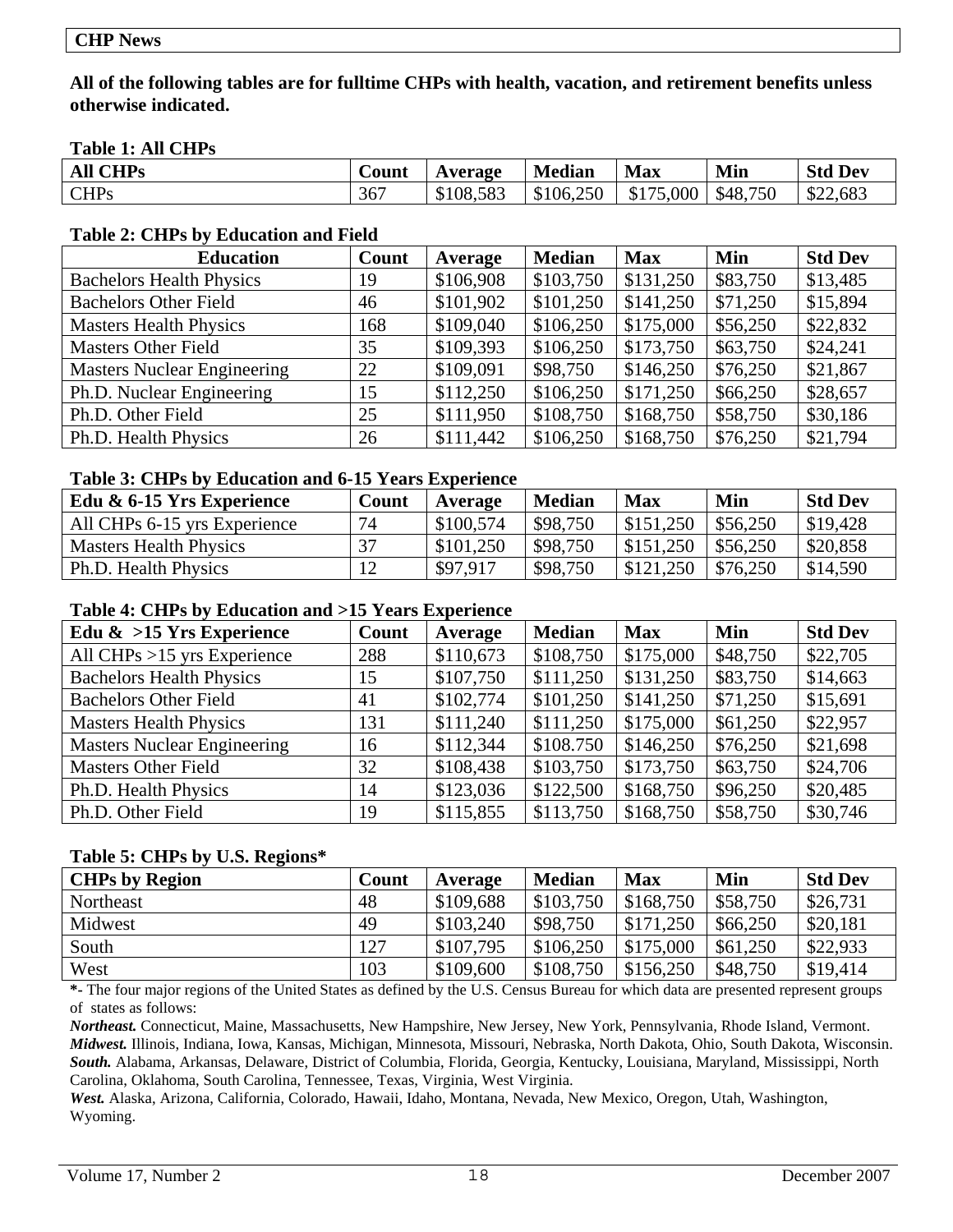### **Table 6: Masters Health Physics and Primary Employer**

| <b>Masters Health Physics</b> | Count | Average   | <b>Median</b> | <b>Max</b> | Min      | <b>Std Dev</b> |
|-------------------------------|-------|-----------|---------------|------------|----------|----------------|
| & Primary Employer            |       |           |               |            |          |                |
| <b>Federal Government</b>     | 28    | \$116,875 | \$117,500     | \$153,750  | \$81,250 | \$16,024       |
| Medical                       | 17    | \$108,603 | \$103,750     | \$161,250  | \$56,250 | \$25,685       |
| Consultant                    | 15    | \$110,917 | \$103,750     | \$151,250  | \$81,250 | \$21,168       |
| University                    | 22    | \$94,091  | \$91,250      | \$133,750  | \$61,250 | \$21,716       |
| <b>National Laboratory</b>    | 19    | \$114,145 | \$108,750     | \$148,750  | \$93,750 | \$15,729       |
| <b>Government Contractors</b> | 23    | \$109,130 | \$103,750     | \$175,000  | \$78,750 | \$22,289       |
| <b>Nuclear Power Utility</b>  | 13    | \$114,327 | \$111,250     | \$163,750  | \$81,250 | \$24,477       |
| <b>Other Commercial</b>       | 12    | \$123,333 | \$115,000     | \$173,750  | \$86,250 | \$29,073       |

### **Table 7: All CHPs by Other Certifications**

| <b>All CHPs by Other Certifications</b> | Count | Average   | <b>Median</b> | <b>Max</b> | Min      | <b>Std Dev</b> |
|-----------------------------------------|-------|-----------|---------------|------------|----------|----------------|
| <b>ABIH</b>                             | 15    | \$124,667 | \$121,250     | \$175,000  | \$96,250 | \$24,796       |
| <b>ABR</b>                              | 10    | \$117,000 | \$116,250     | \$168,750  | \$91,250 | \$24,096       |
| <b>NRRPT</b>                            | 66    | \$105,606 | \$101,250     | \$166,250  | \$48,750 | \$23,613       |
| PE                                      | 18    | \$111,250 | \$107,500     | \$153,750  | \$48,750 | \$26,830       |
| Other                                   | 38    | \$115,888 | \$116,250     | \$175,000  | \$56,250 | \$29,387       |

### **Table 8: Masters Health Physics and Primary Job Responsibility**

| <b>Masters Health Physics &amp;</b> | Count | Average   | <b>Median</b> | <b>Max</b> | Min      | <b>Std Dev</b> |
|-------------------------------------|-------|-----------|---------------|------------|----------|----------------|
| <b>Primary Job Responsibility</b>   |       |           |               |            |          |                |
| Administration                      | 25    | \$105,350 | \$103,750     | \$148,750  | \$71,250 | \$21,625       |
| <b>Applied Health Physics</b>       | 47    | \$109,894 | \$103,750     | \$175,000  | \$61,250 | \$24,124       |
| Environmental                       | 14    | \$98,929  | \$98,750      | \$143,750  | \$61,250 | \$22,155       |
| Radiological Assessment             | 12    | \$115,625 | \$118,750     | \$143,750  | \$88,750 | \$18,863       |
| Regulations/Standards               | 16    | \$110,313 | \$117,500     | \$141,250  | \$58,750 | \$23,942       |
| <b>Power Reactor</b>                | 12    | \$120,208 | \$115,000     | \$163,750  | \$93,750 | \$22,448       |
| <b>Medical Health Physics</b>       | 15    | \$105,583 | \$103,750     | \$161,250  | \$56,250 | \$27,910       |

### **Table 9: All CHPs by Primary Job Responsibility**

| <b>Primary Job Responsibility</b> | Count | Average   | <b>Median</b> | <b>Max</b> | Min      | <b>Std Dev</b> |
|-----------------------------------|-------|-----------|---------------|------------|----------|----------------|
| Administration                    | 36    | \$108,819 | \$105,000     | \$168,750  | \$71,250 | \$24,608       |
| <b>Applied Health Physics</b>     | 102   | \$107,243 | \$103,750     | \$175,000  | \$61,250 | \$21,881       |
| Dosimetry                         | 30    | \$110,583 | \$108,750     | \$151,250  | \$83,750 | \$16,634       |
| Environmental                     | 31    | \$101,492 | \$98,750      | \$156,250  | \$48,750 | \$23,034       |
| Radiological Assessment           | 37    | \$107,736 | \$106,250     | \$166,250  | \$76,250 | \$24,112       |
| Regulations/Standards             | 30    | \$109,750 | \$110,000     | \$148,750  | \$58,750 | \$21,602       |
| <b>Power Reactor</b>              | 24    | \$119,688 | \$116,250     | \$173,750  | \$93,750 | \$22,285       |
| <b>Medical Health Physics</b>     | 27    | \$112,454 | \$111,250     | \$171,250  | \$56,250 | \$27,877       |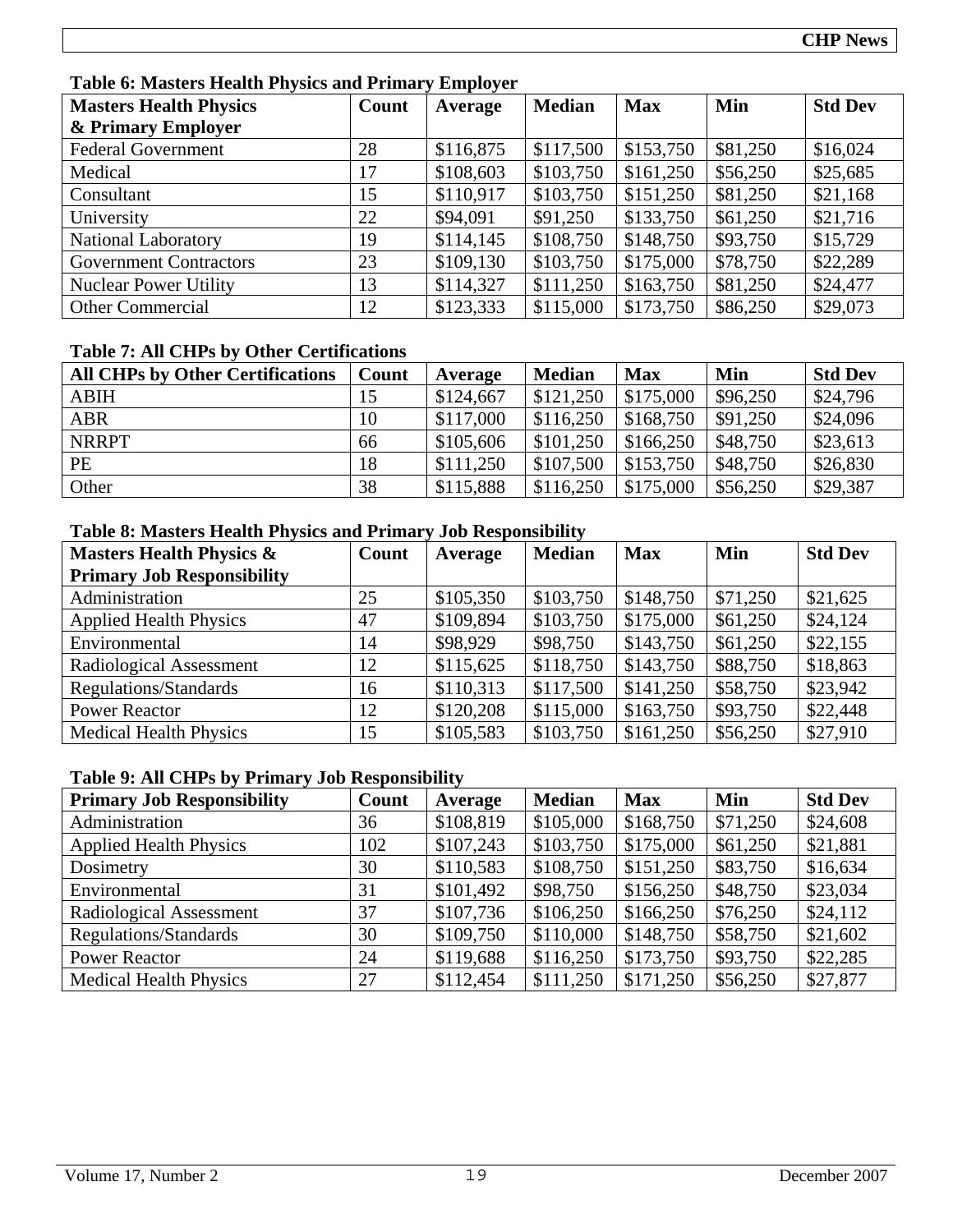### **Table 10: CHPs as Professional Staff (All CHPs in this category and by Education)**

| <b>CHPs as Professional Staff</b>  | Count | Average   | <b>Median</b> | <b>Max</b> | Min      | <b>Std Dev</b> |
|------------------------------------|-------|-----------|---------------|------------|----------|----------------|
| All CHPs in this Category          | 195   | \$105,532 | \$103,750     | \$168,750  | \$48,750 | \$19,493       |
| <b>Bachelors Other Field</b>       | 33    | \$102,462 | \$101,250     | \$131,250  | \$71,250 | \$15,221       |
| <b>Masters Health Physics</b>      | 77    | \$106,964 | \$106,250     | \$153,750  | \$56,250 | \$20,817       |
| <b>Masters Other Field</b>         | 13    | \$106,827 | \$106,250     | \$138,750  | \$91,250 | \$14,690       |
| <b>Masters Nuclear Engineering</b> | 16    | \$105,625 | \$97,500      | \$136,250  | \$76,250 | \$21,026       |
| Ph.D. Health Physics               | 15    | \$103,917 | \$106,250     | \$123,750  | \$76,250 | \$14,407       |
| Ph.D. Nuclear Engineering          | 11    | \$108,523 | \$106,250     | \$136,250  | \$81,250 | \$18,857       |
| Ph.D. Other Field                  | 16    | \$107,656 | \$101,250     | \$168,750  | \$58,750 | \$27,943       |

### **Table 11: CHPs as Supervisor of Professional Staff (All CHPs in this category and by Education)**

| <b>CHPs as Supervisor of</b><br><b>Professional Staff</b> | Count | Average   | <b>Median</b> | <b>Max</b> | Min      | <b>Std Dev</b> |
|-----------------------------------------------------------|-------|-----------|---------------|------------|----------|----------------|
| All CHPs in this Category                                 | 70    | \$111,464 | \$108.750     | \$173,750  | \$61,250 | \$22,327       |
| <b>Masters Health Physics</b>                             | 40    | \$109,813 | \$107.500     | \$173,750  | \$61,250 | \$21,258       |

### **Table 12: All CHPs as Facility Manager, RPM/RSO, University RSO**

| <b>CHPs as RPM/RSO</b>       | Count | Average   | <b>Median</b> | <b>Max</b> | Min       | <b>Std Dev</b> |
|------------------------------|-------|-----------|---------------|------------|-----------|----------------|
| All CHPs as Facility Manager | 11    | \$129,659 | \$123,750     | \$173,750  | \$101,250 | \$24,245       |
| All CHPs RPM/RSO             |       | \$118,831 | \$118,750     | \$168,750  | \$71,250  | \$24,174       |
| All CHPs University RSO      | 27    | \$94,491  | \$91,250      | \$148,750  | \$61,250  | \$22,063       |
| All CHPs Medical RSO         | 13    | \$104,327 | \$98,750      | \$161,250  | \$76,250  | \$20,082       |
| All CHPs University/Med RSO  | 11    | \$113,750 | \$103,750     | \$168,750  | \$81,250  | \$27,681       |

### **Figure 1: Histogram of Table 1 Data, All Full-Time CHPs**